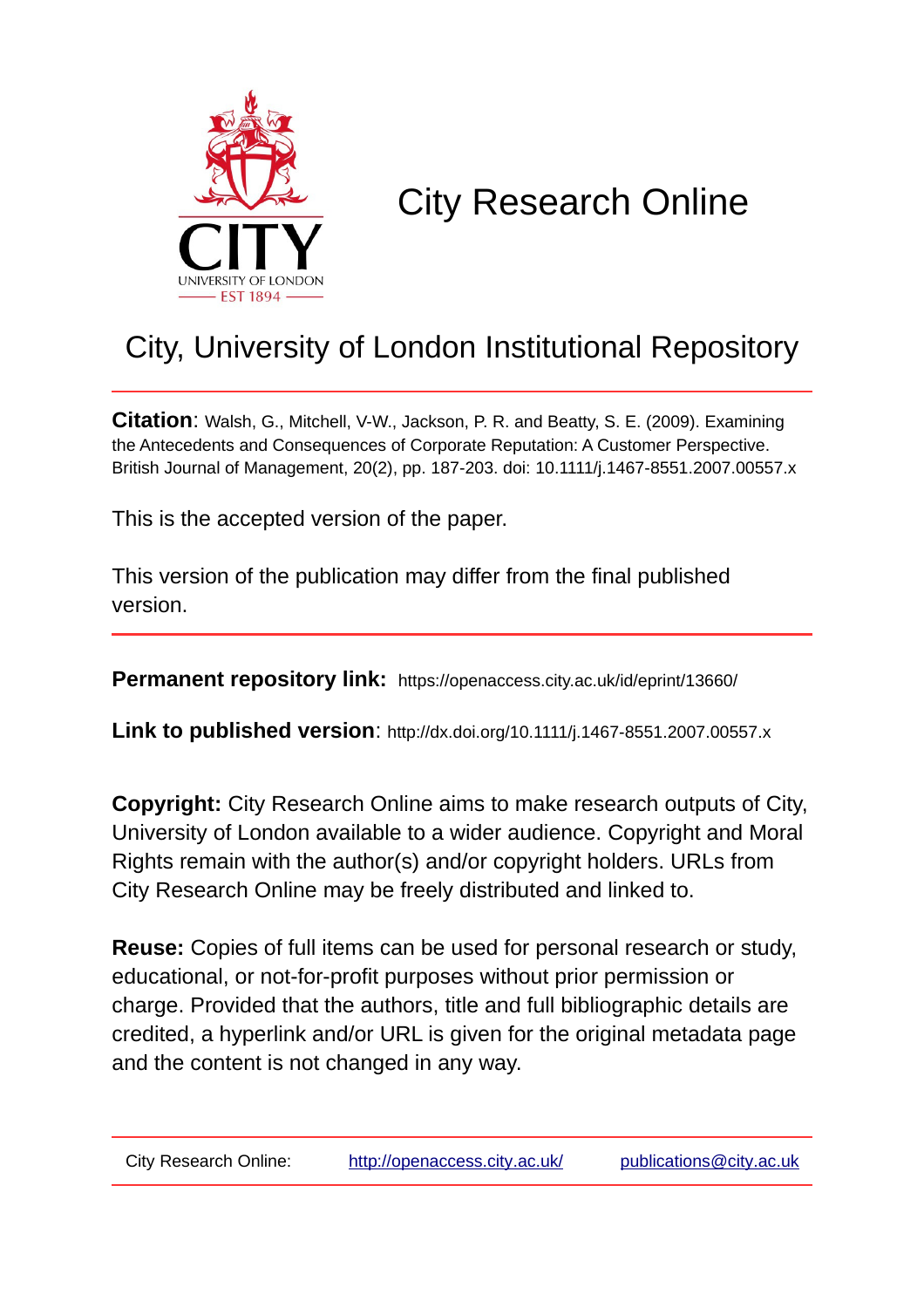## **Examining the Antecedents and Consequences of Corporate Reputation: A Customer Perspective**

Gianfranco Walsh Institute for Management University of Koblenz-Landau Universitätsstrasse 1 56070 Koblenz, Germany Phone (+49) 261 287 2852 Fax (+49) 261 287 2851 walsh@uni-koblenz.de

Vincent-Wayne Mitchell\* CASS Business School 106 Bunhill Row London, EC1Y 8TZ, UK Phone (+44) 207 040 5108 Fax (+44) 207 040 8328 Email: v.mitchell@city.ac.uk

Paul R. Jackson Manchester Business School University of Manchester Manchester M15 6PB, UK Phone (+44)161 306 8795 Email: Paul.Jackson@mbs.ac.uk

Sharon E. Beatty Culverhouse College of Commerce and Business Administration University of Alabama P. O. Box 870225 Tuscaloosa, AL 35487-0225, USA Phone (+1) 205 348 6184 Fax (+1) 205 348 6695 Email: SBeatty@cba.ua.edu

\*Corresponding author

Invited second revision re-submitted for review to the

*British Journal of Management*

**Keywords; consumers, survey, AMOS, Germany, trust, word of mouth**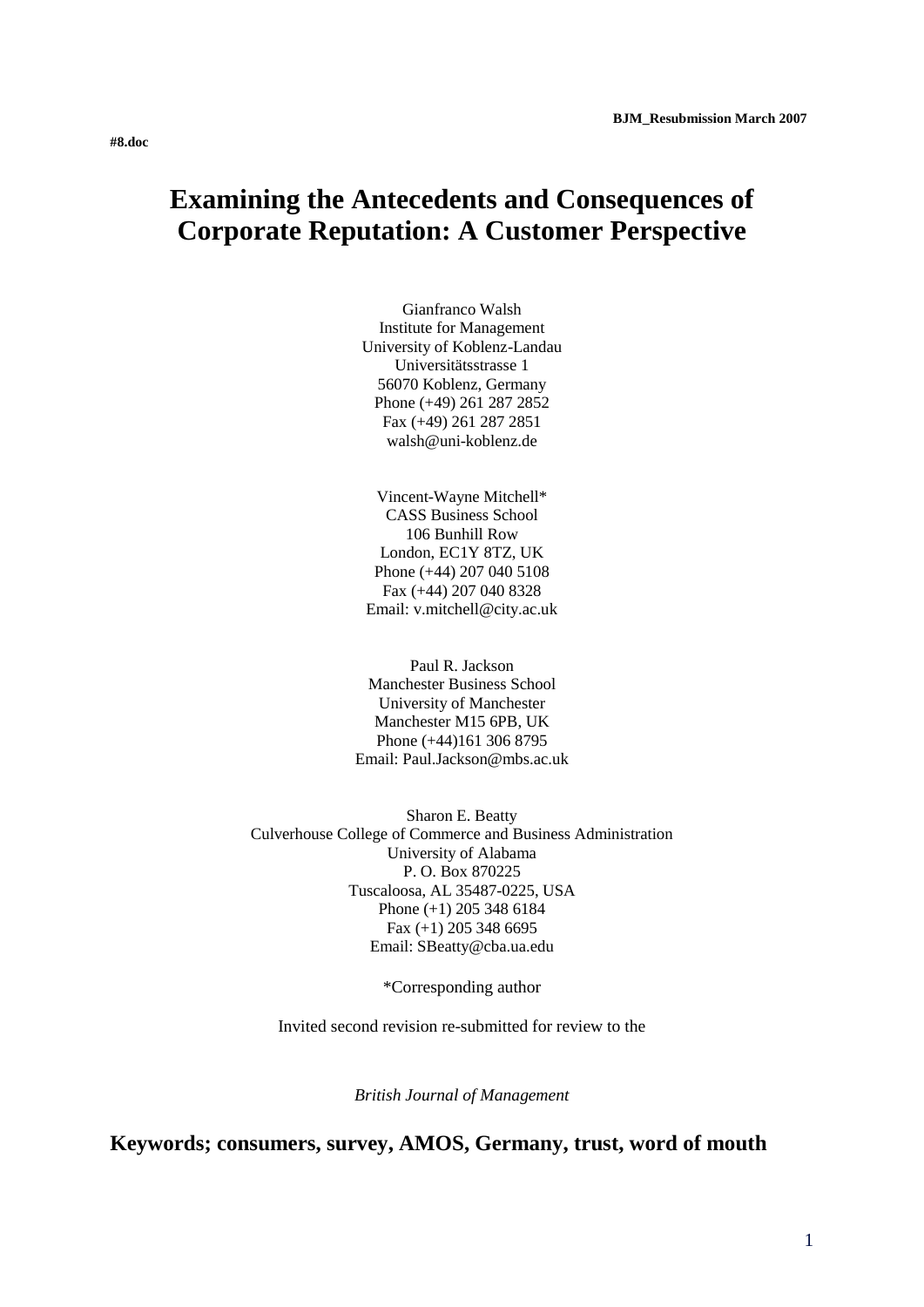Gianfranco Walsh is Professor of Marketing and Electronic Retailing at the University of Koblenz-Landau, Germany. He is also a visiting Professor of Marketing at the University of Strathclyde Business School in Glasgow. His research focuses on consumer behaviour, corporate reputation, and e-commerce. His work has been published in, amongst others, Journal of the Academy of Marketing Science, Journal of Advertising, Journal of Consumer Affairs, Journal of Interactive Marketing, Journal of Macromarketing, and Journal of Marketing Management.

Vincent-Wayne Mitchell is Professor of Consumer Marketing CASS Business School, City University London. His research focuses on consumer decision making, complaining behavior and risk taking. He has won 8 Best Paper Awards and has published over 200 academic and practitioner papers in journals such as Harvard Business Review, Journal of Business Research, British Journal of Management, Journal of Economic Psychology. He sits on the Editorial Boards of six international journals, is an Expert Adviser for the Office of Fair Trading and is Head of Marketing at CASS.

Paul Jackson is Professor of Corporate Communications in Manchester Business School at the University of Manchester, UK. His research interests are in organisations as complex systems, identity issues in mergers, communication technologies and organisational forms, and research methodology. He has published in journals such as Academy of Management Journal, Journal of Applied Psychology, Journal of Occupational Health Psychology, and Human Relations.

Sharon Beatty is Reese Phifer Professor of Marketing and Marketing Doctoral Coordinator at The University of Alabama. She has published in journals such as Journal of Marketing Research, Journal of Consumer Research, Journal of the Academy of Marketing Science, and Journal of Retailing. She is on five editorial review boards of journals, such as Journal of the Academy of Marketing Science and Journal of Retailing. She is an AMS Distinguished Fellow and a SMA Distinguished Scholar, as well as past member of AMA's Academic Council and AMS's Board of Governors.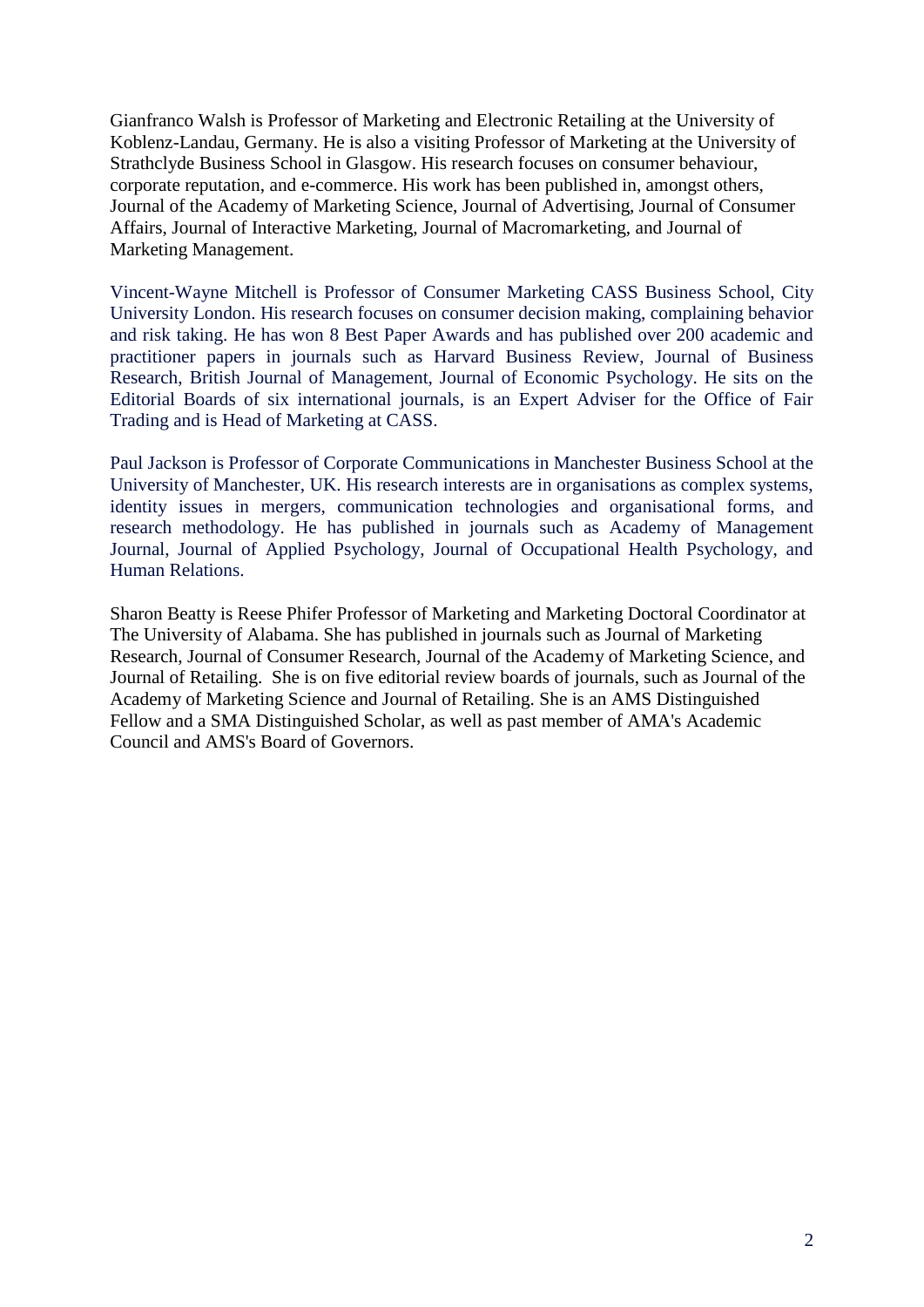## **Examining the Antecedents and Consequences of Corporate Reputation: A Customer Perspective**

## **Abstract**

This paper extends previous work to examine the antecedents and customer-related consequences of corporate reputation for one important stakeholder group, customers, and within a special service sector where product and corporate associations are synonymous. We begin by linking the concept of corporate reputation to related concepts. Then, using structural equation modelling on customer survey data (n=511), we examine the impact of customer satisfaction and trust on corporate reputation, as well as how corporate reputation affects customer loyalty and word of mouth behaviour. The management implications of these results are discussed.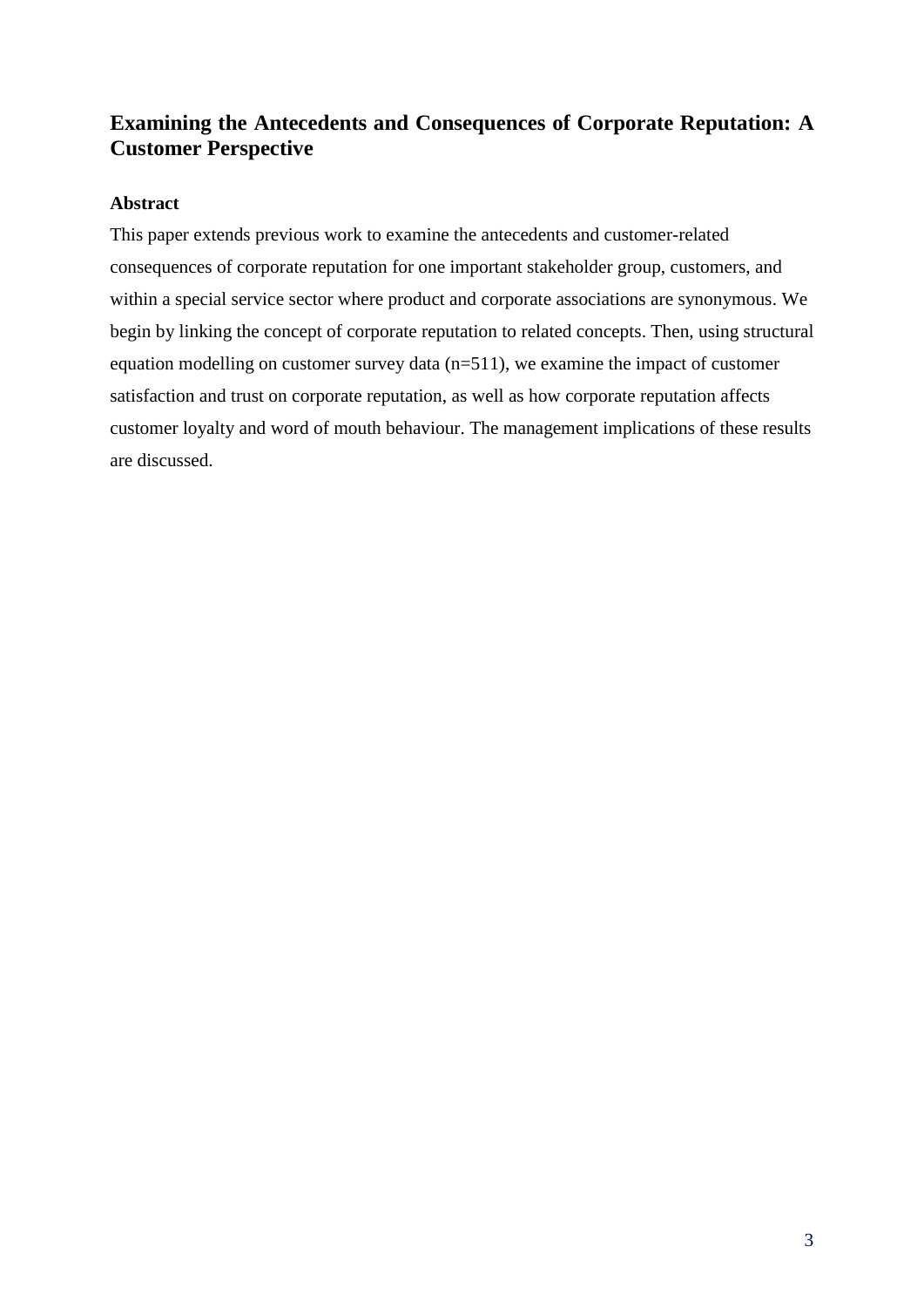## **Examining the Antecedents and Consequences of Corporate Reputation: A Customer Perspective**

#### **Introduction**

A growing body of research demonstrates that a firm's soft assets, its identity and reputation represent a competitive advantage that is hard to imitate and can contribute to superior profits (e.g., Gardberg and Fombrun, 2002; Groenland, 2002; Whetten and Mackey, 2002; Gotsi and Wilson, 2001; Yoon *et al*., 1993). Indeed, some management academics and practitioners feel that the managerial considerations of reputation are no less significant than those involved with operational, legal, and financial decisions (Jones, Jones and Little, 2000). This is because a strong corporate reputation has been shown to be associated with reduced transaction costs together with beneficial financial and non-financial outcomes (e.g., Eberl and Schwaiger, 2005; Caruana, Ramasashan and Krentler, 2004; Rose and Thomsen, 2004; Shapiro, 1983). While reputation has attracted attention in the management and marketing literatures (e.g., Davies *et al*., 2002; Gardberg and Fombrun, 2002; Roberts and Dowling, 2002; Fryxell and Wang, 1994), there are limitations to what we currently know.

First, most previous research on corporate reputation (e.g., Fombrun, Gardberg and Sever, 2000; Doney and Cannon, 1997) have used multiple stakeholder groups and studies of specific stakeholder groups such as customers have been much less common (exceptions to this include Davies *et al*., 2002; Page and Fearn, 2005). This is despite the fact that customers are one of the most important stakeholder groups because they create revenue streams. As a result, existing empirical studies tend to focus on antecedents of corporate reputation that are not associated with consumer experiences, such as critical news reports (e.g., Dunbar and Schwalbach, 2000), but do not examine variables related to customer behaviour.

Second, previous studies are mainly concerned with identifying antecedents of corporate reputation, but the potential "consequences of corporation reputation have been less well examined empirically" (Jones, Jones and Little, 2000, p. 21). This weakness needs further research as the relevance of corporate reputation arises mainly from its postulated impact on stakeholders' (e.g., customers') behaviour as a reaction to their perception of corporate reputation (Herbig and Milewicvz, 1993). For example, can a good corporate reputation have promotional, i.e., customer recruitment benefits as well as retention, i.e., customer loyalty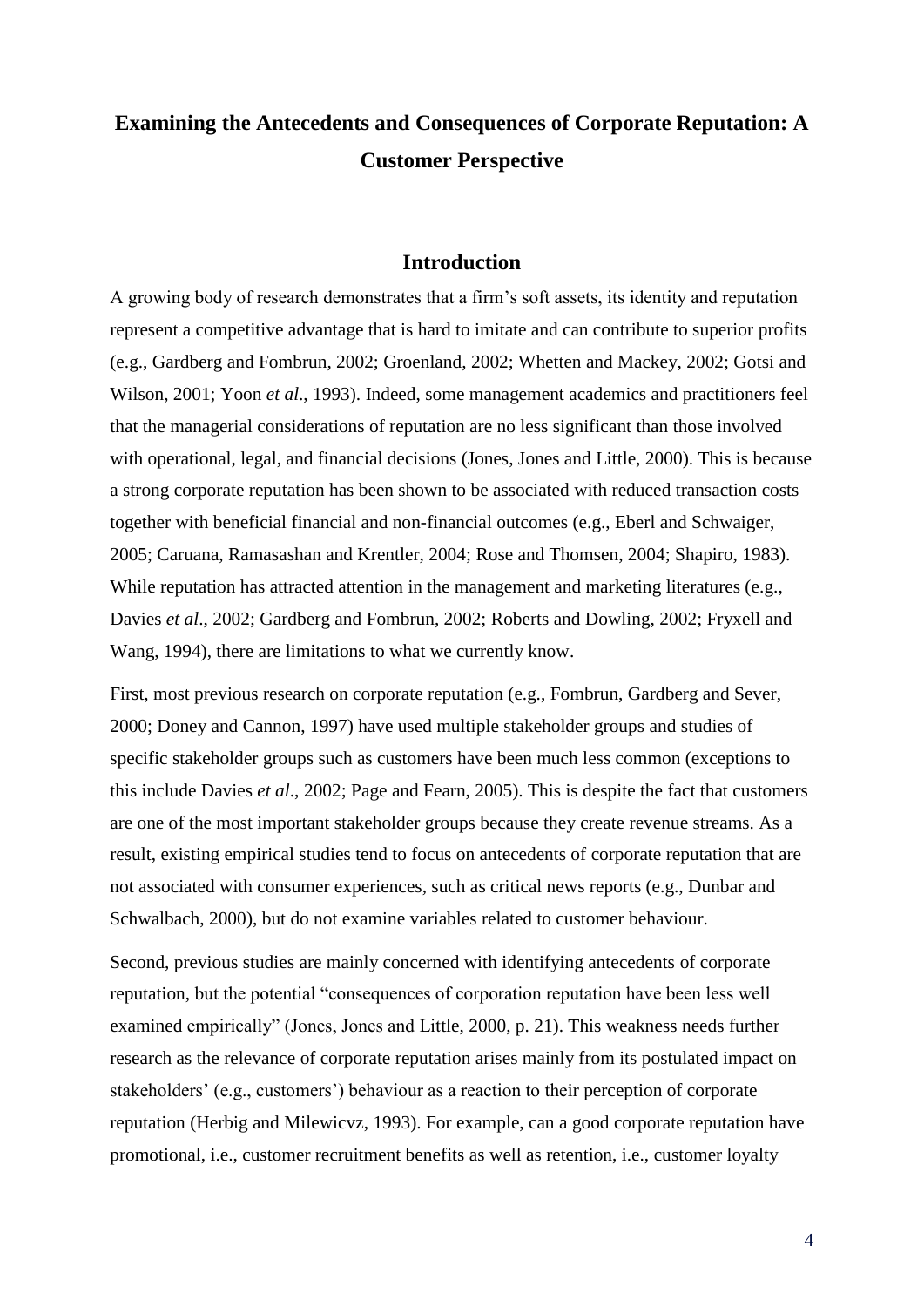benefits? Consequences such as positive word of mouth are seen by some authors as much more powerful than traditional forms of marketing (Silverman, 2001).

Third, most previous work has been undertaken in manufacturing companies, yet it can be argued that the importance of corporate reputation is greater for services firms than manufacturers. This is because other factors, such as reputation, become particularly important in services where there is little physical evidence to evaluate and for services high in credence qualities where customers cannot evaluate elements of the service at all sometimes (Hardaker and Fill, 2005; Bromley, 2001). As Wang, Lo and Hui (2003, p. 76) argue "Reputation plays an especially important strategic role in service markets because the pre-purchase evaluation of service quality is necessarily vague and incomplete." Due to their intangibility, the quality of services may be more difficult to evaluate by consumers and thus, service firms may be more likely to feel the effects of reputation loss than other types of firms (Kim and Choi, 2003; Fombrun, 1996). The effects of reputation are therefore more likely to affect service firms than manufacturers especially when these services are high in credence qualities. Unfortunately, most previous work has ignored the complication of the difference between the corporate reputation for goods and service brands. The service context of energy supply firms was purposely chosen for this study partly because of the credence qualities of energy and partly because the corporate brand is synonymous with the product brand. Moreover, as we conceptualized corporate reputation as an attitude that results from a customer's interaction with a given firm, these interactions are more likely to take place when customers deal with service firms, where customers' evaluations are driven as much by the process of service delivery and the interpersonal interaction experiences with service personnel as by the actual product itself.

Since the empirical evidence on the relationship between corporate reputation and potential antecedents and consequences is scarce, this study attempts to establish the direction and strength of these relationships using a new measure and in a unique service context. Our main contributions are to: 1) apply a US customer-based corporate reputation scale in Europe, by drawing a scale from Walsh and Beatty (2007); 2) propose a conceptual model that links corporate reputation to antecedents and consequences. Based on the model, we develop and test hypotheses connecting corporate reputation to important marketing variables, such as loyalty and word of mouth which need to be monitored by companies; 3) use Signalling Theory to provide an explanation for corporate reputation's relationship with outcome variables; 4) provide advice on how companies can affect corporate reputation using trust and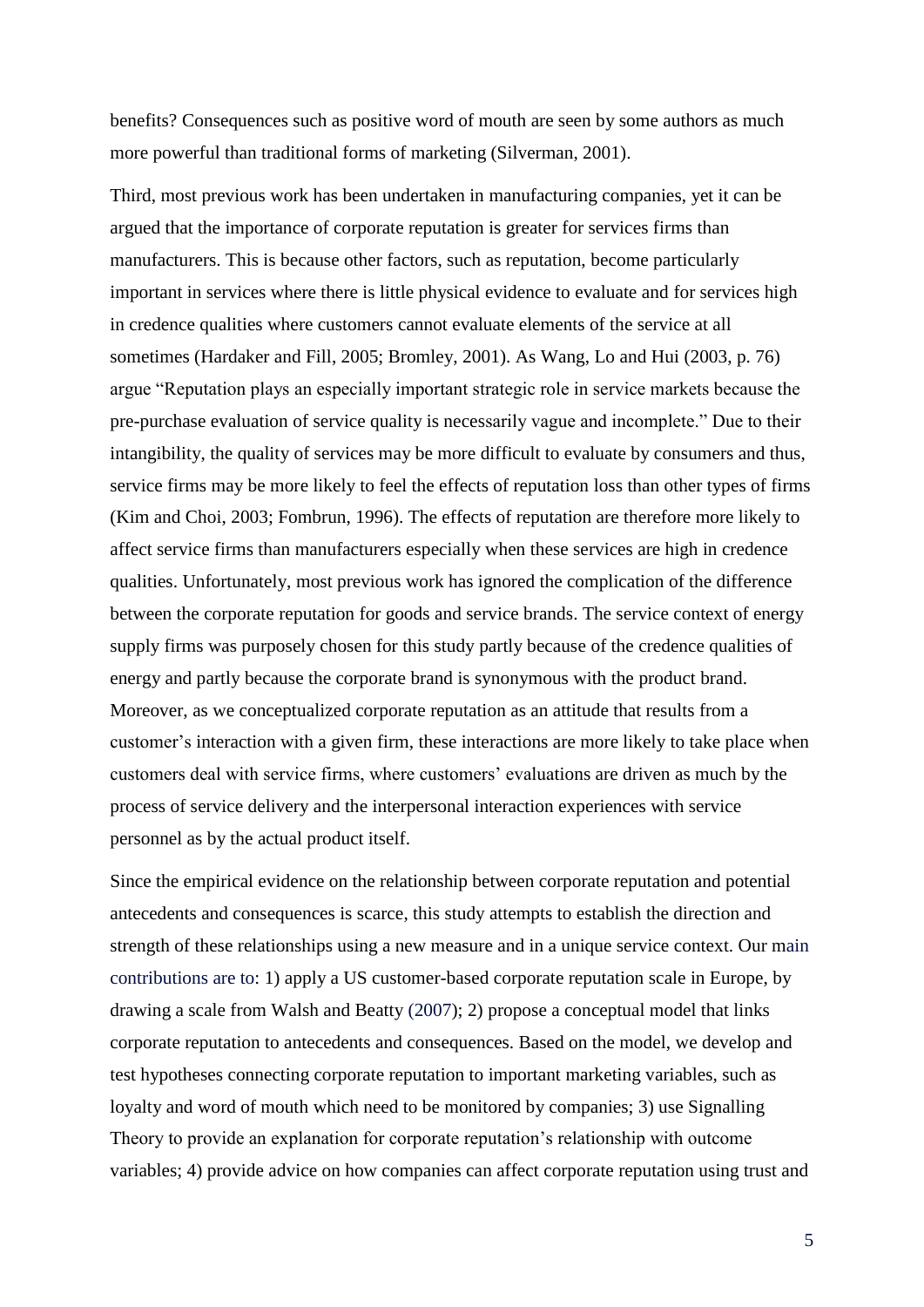satisfaction. The article begins by delineating corporate reputation from the related concepts of corporate identity and corporate image.

## Conceptual background

#### **Corporate reputation and other corporate associations**

As the literature on the relationship between corporate identity and corporate reputation has been criticised for being 'foggy' (Balmer, 2001), it is important to delineate it from related concepts. For example, according to Fombrun (1996, p. 111), identity is the "backbone of reputation", and to "focus on a company's reputation also is to determine how it deals with all of its constituents; it is to focus on a company's character or identity". One way to delineate the related concepts of corporate identity, corporate image (intended and construed), and corporate reputation is to view them as different kinds of 'corporate associations' (Berens, van Riel, and van Bruggen, 2005; Brown and Dacin, 1997). Brown and Dacin (1997, p. 69) use corporate associations as a "generic label for all the information about a company that a person holds." In extending Brown and Dacin's work and in an attempt to propose a unifying terminology, Brown *et al*. (2006) distinguish between four types of corporate associations: 1) 'Identity', which refers to mental associations about the organization held by *organizational members*. 2) 'Intended image', which refers to mental associations about the organization that organization leaders want important audiences to hold. 3) 'Construed image', which refers to mental associations that organization members believe others outside the organization hold about the organization. 4) Reputation, which refers to mental associations about the organization actually held by *others outside the organization*. It is this latter category which we use in this study by focusing on one stakeholder group, customers, and the associations they hold about their service supplier. Thus, the primary distinction between identity and reputation appears to be in the eye of the beholder, i.e., who is doing the evaluation.

#### **Definitions of corporate reputation**

There is a similar diversity in definitions of the concept of corporate reputation (see Table 1), as well as in its measurement. That said, most authors who have put forth a definition of corporate reputation seem to agree that corporate reputation is a collective phenomenon as their definitions revolve around a given group's (e.g., stakeholders) ability to recognize and correctly interpret 'what a firm stands for' (e.g., Rose and Thomsen, 2004; Weiss, Anderson, and MacInnis, 1999). An implicit assumption in this seems to be that such groups will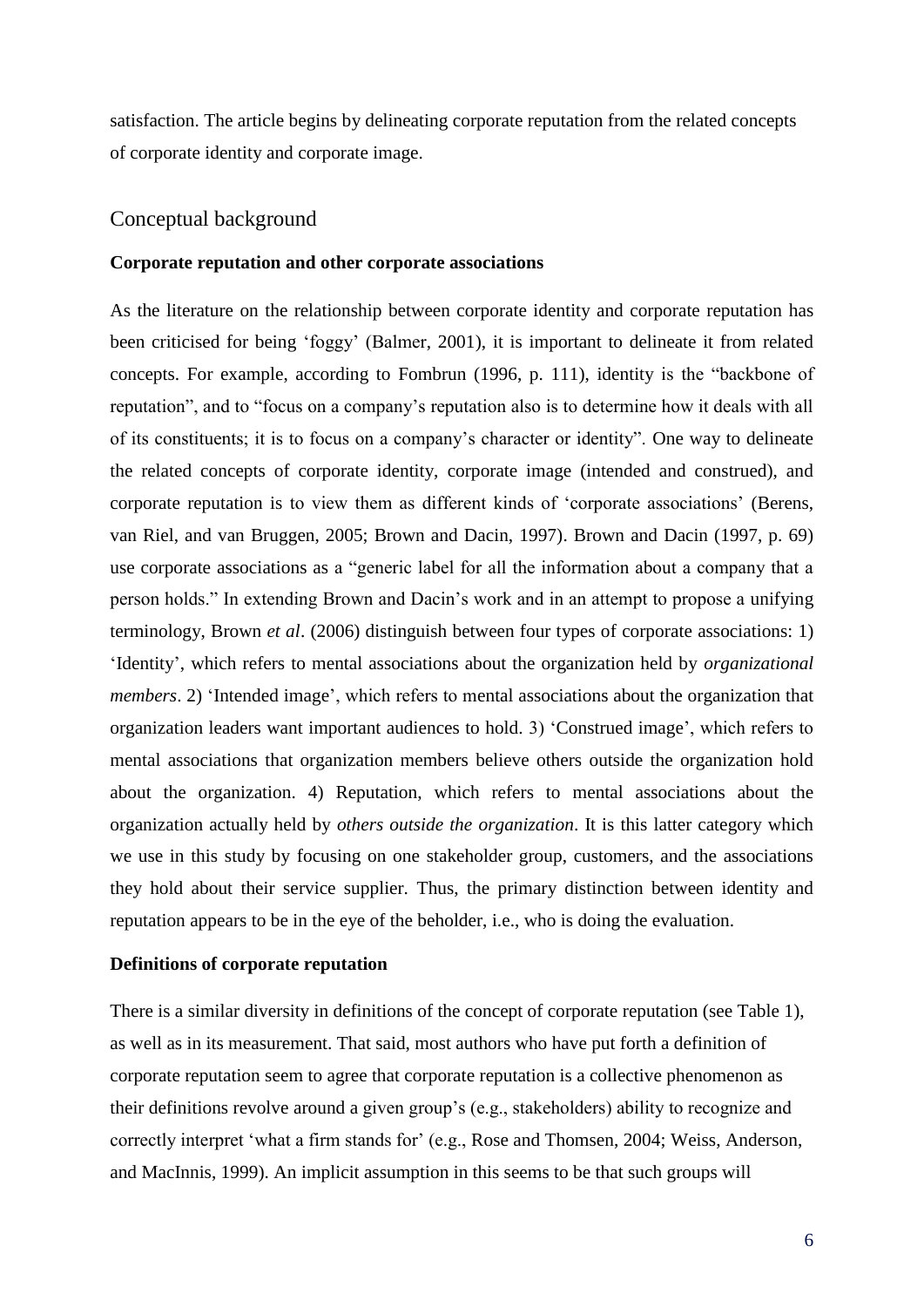collectively have either a similar view of the company or that differences between groups are not managerially significant. We suggest that this is limiting because each stakeholder group (e.g., industry experts, financial analysts) is bound by a common past and shared value system which leads to shared and similar within group perceptions of a firm, but which will differ between groups. Roberts and Dowling (2002) for example examined perceptions of industry analysts, as well as company managers and directors, but they admit that their reputations scores are likely confounded by their respondents' knowledge of the financial performance of the firm. Furthermore, the assumption that all stakeholders such as competitors, employees and in particular customers will have similar managerial relevance and importance is questionable. Rose and Thomsen (2004) used manager and analyst perceptions of corporate reputations, and concluded that "the case for questioning business people rests on an assumption that they are better informed about other companies than the population at large, but it is clear that the causes and effects of general public image may be different and that this invites further research" (p. 204). Indeed over twenty years ago, Freeman (1984) was suggesting that since different publics attend to different features of a firm's performance, reputation reflects a firm's relative success in fulfilling the expectations of multiple stakeholders.

#### (Insert Table 1 approx. here)

Customers seem to be a company's most important stakeholder as they are the primary generators of revenue for the business. This alone indicates a reason to study them separately, relative to corporate reputation. Also, customers can have a greater impact on each other through word of mouth regarding the firm's reputation than the company's advertising or publicity materials are likely to have on customers. The scale of this impact has recently increased dramatically with on-line communications and word of mouth or word of mouse being able to influence thousands of consumers almost instantly. Second, consumers in particular can be very easily influenced by non-company communications such as a TV or press news story about the company. Third, most researchers have addressed dimensions of corporate reputation, e.g., financial performance, social and environmental responsibility, reliability of service delivery. These would appear to depend heavily on how customers perceive the company as to what effect they will have on the overall reputation of the firm.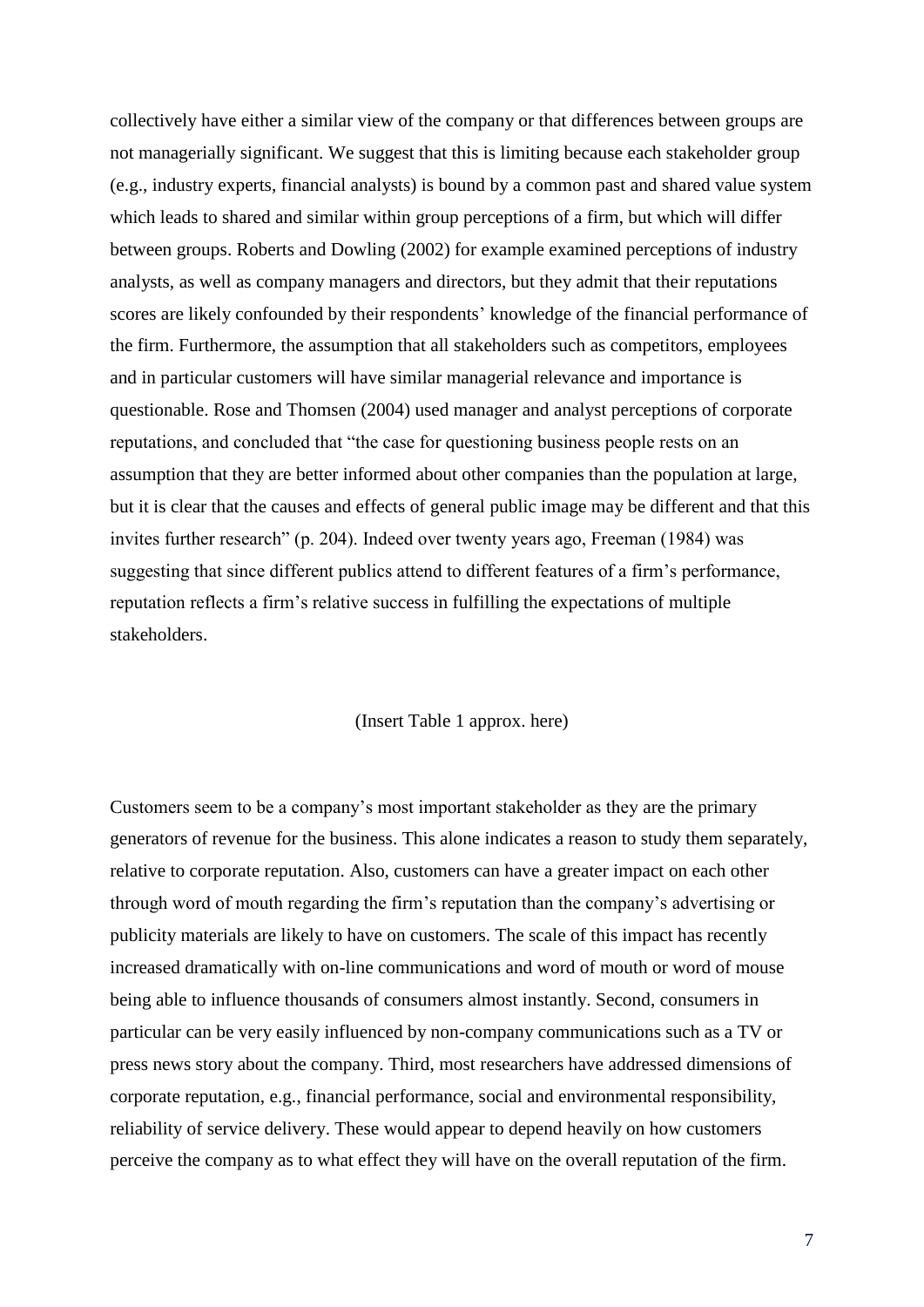For example, social responsibility is not a company-generated phenomenon, as companies simply try to do what society, i.e., consumers, think is good at a given point in time. Financial performance of the company is largely a result of the customers liking the company and its products.

We might also argue that the previous multiple stakeholder approaches which have measured perceptions of employees, city analysts, shareholders, and the media are actually measuring a 'derived' perception and that the perceptions of these stakeholders are determined to a large extent on what customers think of the company. We are not the only scholars to mention this omission in the literature. For instance, Dowling (2001) argues that when measuring corporate images and reputations it is important to identify the opinion leaders in the community because these people will have a disproportionate influence on how other people evaluate the organisation. He also argues that an important determinant of the reputation a person holds of a company is the relationship that the person has with the organisation and customers are more likely than other stakeholders to have a 'relationship' with a company. Roberts and Dowling (2002) recommend that future research should focus on customers as probably the most important stakeholder group.

Scholars' views of the dimensionality of the corporate reputation construct have evolved over time. Some researchers have conceptualised and measured corporate reputation in a unidimensional way (e.g., Doney and Cannon, 1997; Anderson and Robertson, 1995; Bhattacharya, Rao and Glynn, 1995). More recently, a more sophisticated notion of corporate reputation as a multidimensional construct has begun to gain increasing acceptance. Dowling (2001) suggests that the reputation of a company is a combination of the admiration, respect, trust, and confidence in the future actions of the organisation. Representing those that view corporate reputation as a multidimensional construct, Fombrun *et al*. (2000, p. 243) define a corporate reputation as "a collective assessment of a company's ability to provide valued outcomes to a representative group of stakeholders." Other researchers have discussed corporate reputation in relation to trust, service quality, and profitability (e.g., Rose and Thomsen, 2004; Roberts and Dowling, 2002). We follow this approach by viewing customerbased corporate reputation as a multidimensional construct (Walsh and Wiedmann, 2004; Davies *et al*., 2002).

Following Walsh and Beatty's (2007) recent study of customer-based corporate reputation, we adopt their definition of the construct of customer-based reputation as "as the customer's overall evaluation of a firm based on his or her reactions to the firm's goods, services,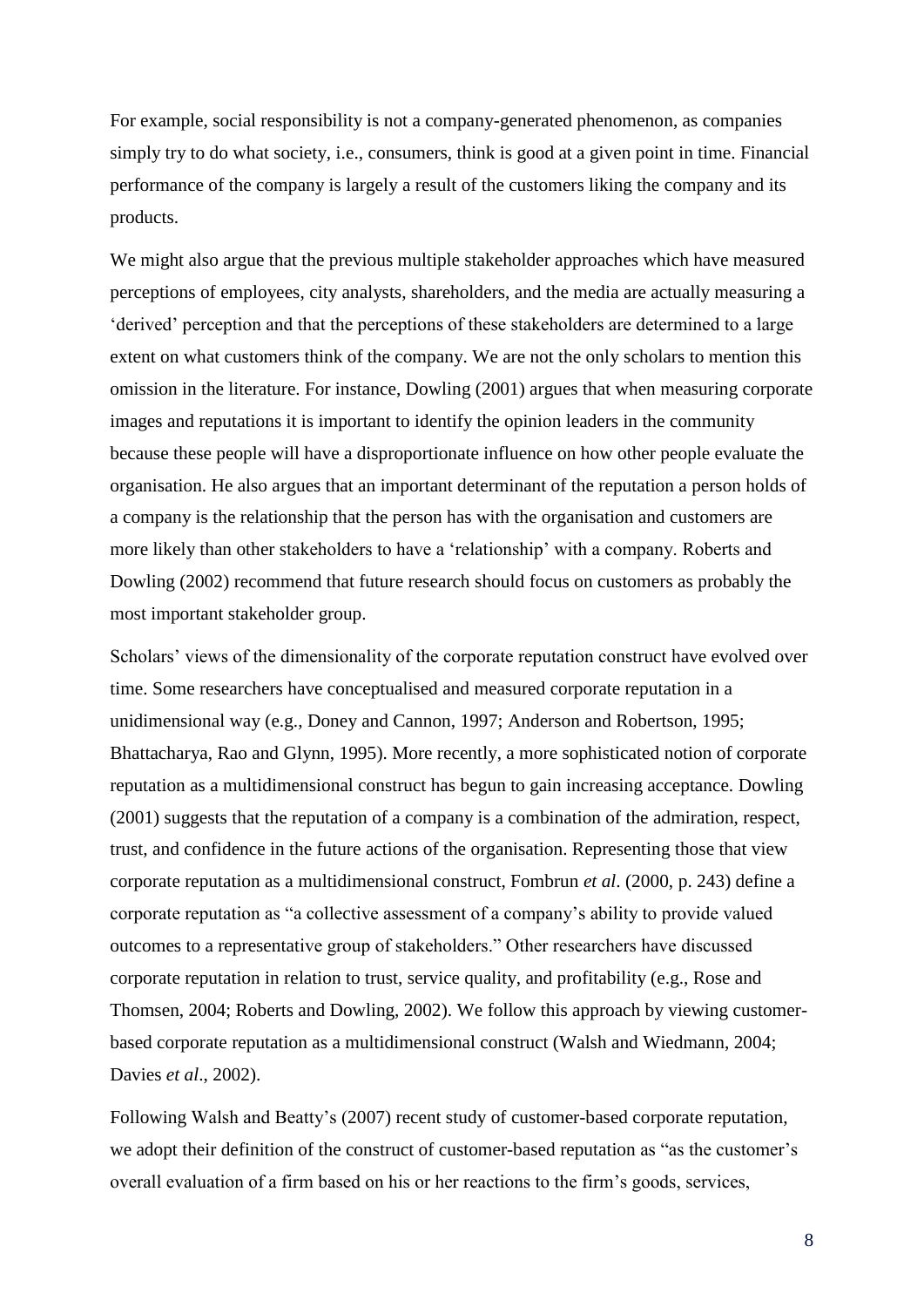communication activities, interactions with the firm and/or its representatives or constituencies (such as employees, management, or other customers) and/or known corporate activities."

Walsh and Beatty (2007) view customer-based corporate reputation to be comprised of five information content dimensions. *Customer orientation* refers to the customers' perception of the willingness of company employees to satisfy customer needs (e.g., Brown *et al*., 2002). The *good employer* dimension is concerned with customers' perceptions about how the company and its management treats its employees and pays attention to their interests, and customer expectations that the company has competent employees. The *reliable and financially strong company* dimension is about customers' perception of the company in terms of competence, solidity and profitability. Moreover, it measures customers' expectations that the company uses financial resources in a responsible manner and that investing in the company would involve little risk. The *product and service quality* dimension refers to customers' perceptions of the quality, innovation, value, and reliability of the firm's goods and services. Finally, the *social and environmental responsibility* dimension captures customers' beliefs that the company has a positive role in society and towards the environment in general. As our focus is not on the dimensionality of corporate reputation, but on the antecedents and consequences, we first demonstrate the multidimensional scale's validity and then treat corporate reputation as a uni-dimensional construct in the analysis. This approach is consistent with *Fombrun et al.* (2000).

The starting point for our conceptual model and the hypotheses derived from it is the notion that customer-based corporate reputation is influenced by, as well as influences important customer variables. We visualize a conceptual model, which includes two antecedents and consequences of customer-based corporate reputation, respectively. See Figure 1.

#### **Antecedents of Corporate Reputation**

Whereas most researchers treat corporate reputation as an independent variable (i.e., antecedent) (e.g., Walsh, Dinnie and Wiedmann, 2006; Helm, Eggert, and Garnefeld 2005; Weiss *et al*., 1999; Fombrun and Shanley, 1990), some researchers treat it as an outcome variable (e.g., Wang *et al*., 2003). It appears that it is not entirely clear if corporate reputation functions as a predictor or consequence of other variables. For example, Fisher (1996, p. 90) points out that it is difficult to understand the causality between a good reputation and relevant outcomes such as financial performance and argues "Good name is to strong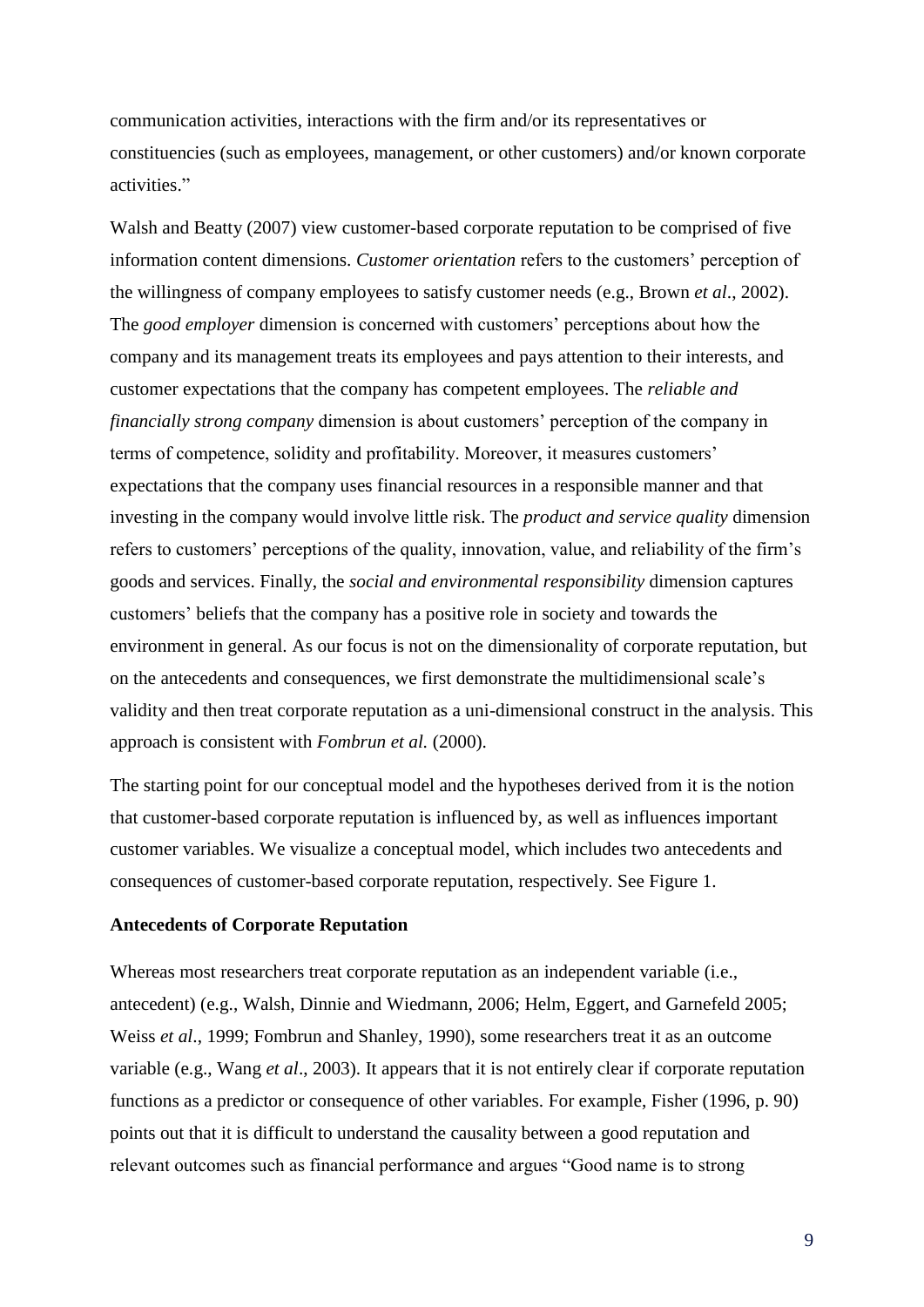financial performance as chicken is to egg. It's not always clear which begets which, but it's awfully hard to have one without the other". This notion of reverse causality is echoed by Roberts and Dowling (2002) and Fombrun and Shanley (1990). The latter found that a higher performance leads to a good corporate reputation, which in turn enhances a firm's likelihood of performing well in the future. However, the focus of our study is not on financial, but customer-behaviour related antecedents and consequences of reputation, for which we do not imply reverse causality. There is a general premise that the more favourable general estimation the public has of an entity (individual, organization, etc.), the more positive the impact of the public's attitude, actions and behaviour on that entity. In the following section we develop predictions related to two antecedents of reputation: customer satisfaction and trust.

*Customer satisfaction* The relationship between satisfaction and trust and customer-based corporate reputation has not been examined before. However some studies have suggested antecedents of a good corporate reputation, for example, organizational behaviour (Fombrun and Rindova, 2000). Importantly for our study researchers have also identified customers' evaluations of a firm's actions and what is known about the firm as key antecedents (e.g., Fombrun and Shanley, 1990; Sobol and Farrelly, 1988). One of these key customer indicators is satisfaction. In a retailing context, Davies *et al.* (2002) demonstrated that a positive corporate reputation and customer satisfaction are associated. Walsh *et al.* (2006) had a similar finding in the context of utility services. Whilst these studies show an association between customer satisfaction and customer-based reputation, they do not assess whether or how customer satisfaction *impacts* upon customer-based reputation. Nguyen and Leblanc (2001) argue that reputation can be used as an effective means of predicting the outcome of the service-production process, and can, perhaps, be considered the most reliable indicator of the ability of a service firm to satisfy a customer's desires. Even when satisfaction has been measured as service quality and overall product quality in a banking context, a significant positive relationship with the bank's reputation has been found (Wang *et al.*, 2003). Given the previous research it is likely that customers will attribute a good reputation to a company that fulfils or exceeds their expectations. We therefore hypothesise that:

H1 *Customer satisfaction has a positive effect on customer-based corporate reputation.*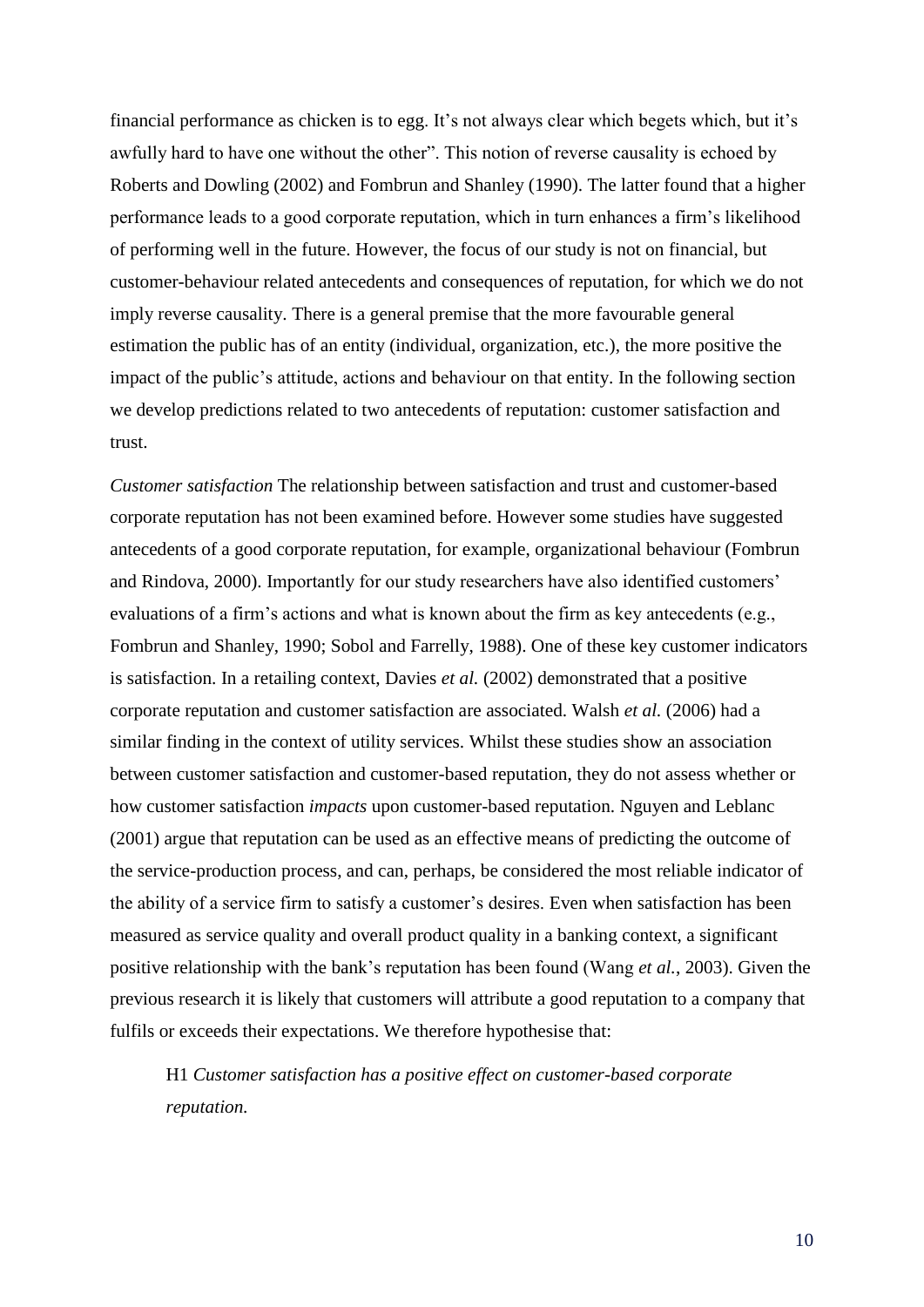*Trust* The relationship between trust and corporate reputation has been emphasized in marketing (e.g., Doney and Cannon, 1997; Ganesan, 1994). Several authors have mentioned trust and confidence in the future actions of the organisation as a key correlate of corporate reputation (e.g., Rose and Thomsen, 2004; Dowling, 2001; Roberts and Dowling, 2002). However, this link has rarely been empirically established. Walsh and Beatty (2007) show that trust is a correlate of customer-based customer reputation, however, trust was not modelled as a predictor of reputation. The benefits of reputation postulated in the literature are associated primarily with the reduction of uncertainty. This plays an important role in the marketing of energy because of the intangibility of the offering. As electricity has many credence qualities because it cannot be evaluated even after purchase, this suggests that the value of energy products must be taken on faith (trust). Like previous researchers (Moorman, Deshpande and Zaltman, 1992; Anderson and Weitz, 1989), we see trust in terms of willingness to rely on an exchange partner in whom one has confidence. An important aspect of this is that trust is seen as a belief, a sentiment or expectation about the exchange partner that results from the partner's expertise, reliability and intentionality. By trusting a company, customers are likely to think the company is acting fairly, being reliable, and showing concern for its exchange partners, including customers, over a period of time. If consumers trust a company this will positively affect their feelings and evaluations of the company and its reputation will improve. We therefore hypothesise that:

H2 *Trust has a positive effect on customer-based corporate reputation.*

Now we turn to the consequences of corporate reputation.

#### **Consequences of Corporate Reputation**

A good corporate reputation has been shown to positively impact on financial performance (e.g., Fombrun and Shanley, 1990), as well as on different constructs, such as customer retention (e.g., Andreassen and Lindestad, 1998; Barich and Kotler, 1991) and positive word of mouth behaviour (e.g., Groenland, 2002; Fombrun and van Riel, 1997). Adopting an information economics perspective to corporate reputation makes it possible to examine potential favourable and unfavourable outcomes. Signalling theory posits that information is not equally available to all parties at the same time, and that information asymmetry is the rule (Spence, 1973). It is generally suggested that a company's reputation is an important signal with the potential to reduce customers' risks and to motivate customers to adopt a product (Fombrun and Shanley, 1990; Spence, 1973). A good reputation is a signal of quality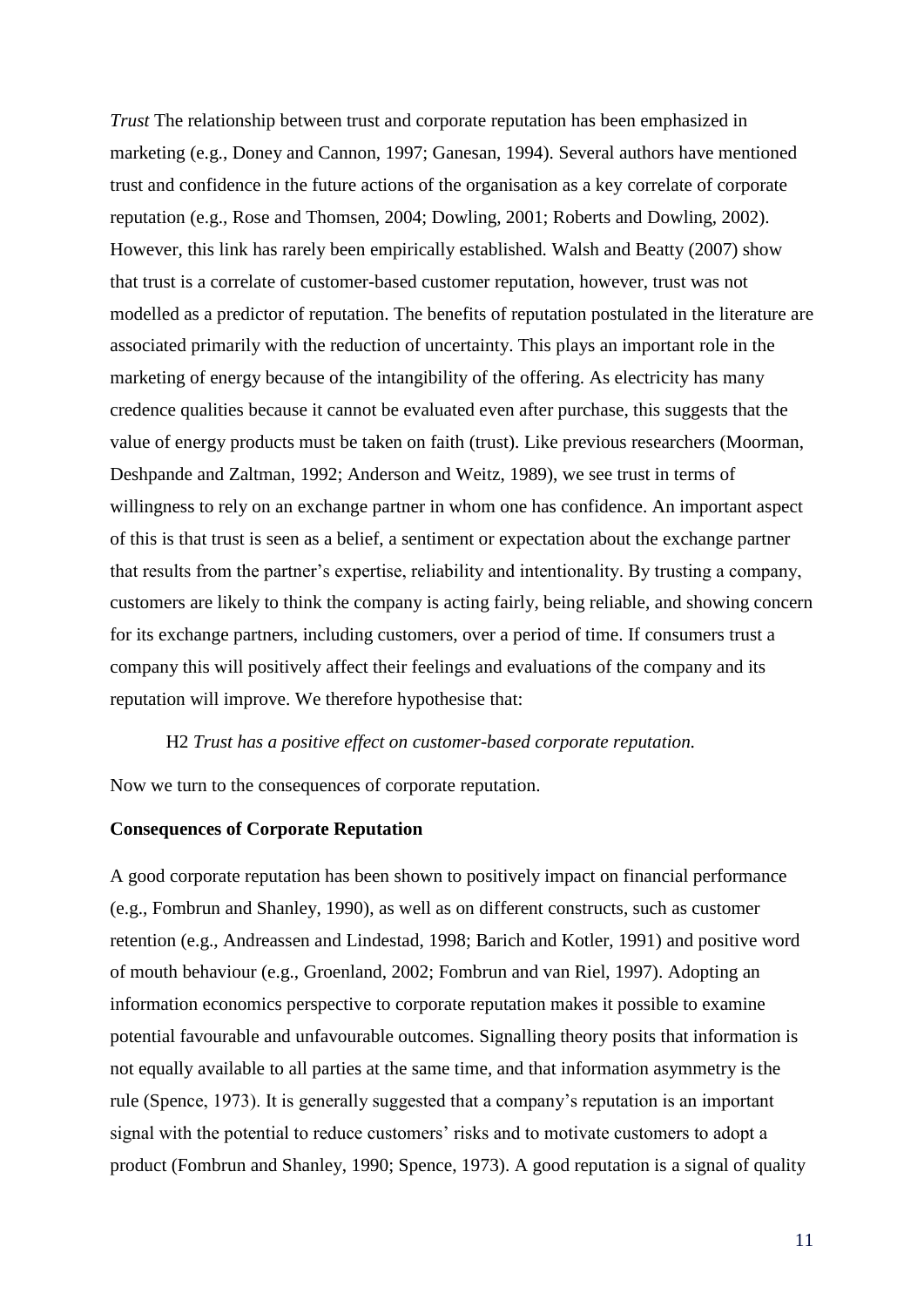and sound company behaviour towards market transactions. A firm's reputation signals to customers the level of output and quality variance, with a lower variance, engendering a better reputation. Further, reputation is a useful tool to ensure the production of quality goods and services and to project information about it. To be credible, companies must have a 'bonding' component, otherwise a company will suffer reputation loss if it falsely signals high quality (Ippolito, 1991).

*Customer loyalty* Several empirical studies have attempted to link perceived corporate reputation with customer loyalty (e.g., Walsh and Wiedmann, 2004). Others report that reputation has an indirect impact on customer retention (e.g., Andreassen and Lindestad, 1998; Barich and Kotler, 1991). A company's reputation may serve as a quality promise for customers. This should push companies to continually focus on serving their customers with high quality products and services with integrity and honesty. If executed well, it should reduce the customer's transaction costs and perceived risk and encourage greater customer loyalty, functioning as a formidable barrier to market-entry (Rose and Thomsen, 2004; Dierickx and Cool, 1989). In a marketing context, Wernerfelt (1988) showed that consumers exposed to new products with a familiar brand name extended characteristics of the brand to the product and thus a good company reputation would suggest consumers would judge the products more favourably. Thus, our third hypothesis is:

#### H3 *Customer-based corporate reputation has a positive effect on customer loyalty.*

*Word of mouth behaviour* The quality-enhancing effect of reputation can be explained by the fact that companies offering poor product quality will be penalized by customers, who will engage in negative word of mouth. On the other hand, customers who perceive the company to have a good reputation would be expected to be more willing to engage in positive word of mouth than those customers who do not perceive the company has a good reputation. This means that companies with very good reputations will stimulate positive word of mouth, while companies with very poor reputations may stimulate negative word of mouth. This idea is supported by Sundaram *et al.* (1998) who found eight motives for word of mouth, one of them being 'helping the company'. It is likely that companies with a good reputation can create a goodwill reservoir for themselves which can involve customers acting as advocates of the company. We therefore hypothesise:

H4 *Customer-based corporate reputation has a positive effect on customers' positive word of mouth*.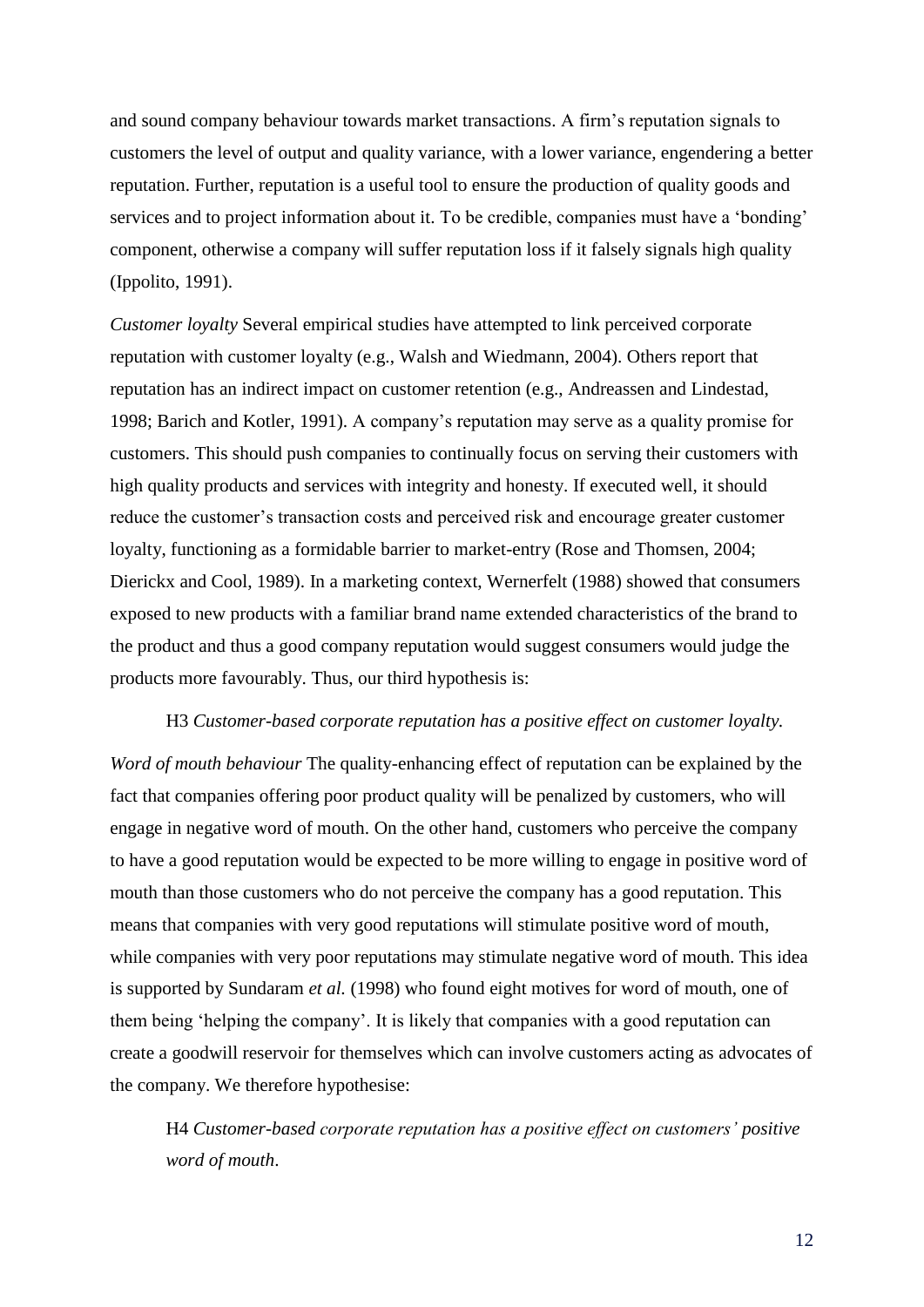#### **Method**

#### **Research setting, procedure and sample characteristics**

The focus for the study was a sample of customers of a German energy supply company. A total of 2,000 randomly chosen customers were written to and asked to fill in the accompanying questionnaire. As an incentive, several prizes were raffled off among participants. The mailing generated 511 usable responses. Table 2 provides a description of the sample characteristics. The majority (58%) were aged 50 years or older; just over one third of the sample were male; and around one third had been educated through to at least intermediate secondary school. Given the age profile of the sample, it is not surprising that the largest occupational category is pensioner.

(Insert Table 2 approx. here)

#### **Measures**

Respondents were asked to give their responses to the same set of items measuring the study variables, together with a number of demographic variables. Adopting Richins' (2004) argument for the value of a short form of measures, *Corporate reputation* was operationalised using a 15-item subset of the corporate reputation scale developed by Walsh and Beatty (2007). All items were measured on five-point Likert-type scales where 1 = *"agree completely"* and 5 = *"disagree completely"*. Coefficient alpha for the 15-item scale was 0.93. This scale does not make a distinction between corporate level and product level associations as the study was conducted on a monolithic organisation with only one product. The items measuring the five dimensions of customer-based corporate reputation are presented in Table 3.

(Insert Table 3 approx. here)

*Customer satisfaction* reflects "a judgment of a pleasurable level of consumption-related fulfilment, including level of under-fulfilment or over-fulfilment" (Arnould, Price and Zinkhan, 2004, p. 755), and was measured by a three-item scale adapted from Kelly and Davis (1994). Coefficient alpha was 0.87. *Trust* was assessed by four items adapted from Doney and Cannon (1997) and Andaleeb (1996). Coefficient alpha was 0.82. *Loyalty* was assessed by three items adapted from Hennig-Thurau *et al.* (2002) and Sproles and Kendall (1986). Coefficient alpha was 0.65. *Word of mouth* was assessed by two items adapted from Hennig-Thurau *et al.* (2002). Coefficient alpha was 0.85. All items (see Table 4) were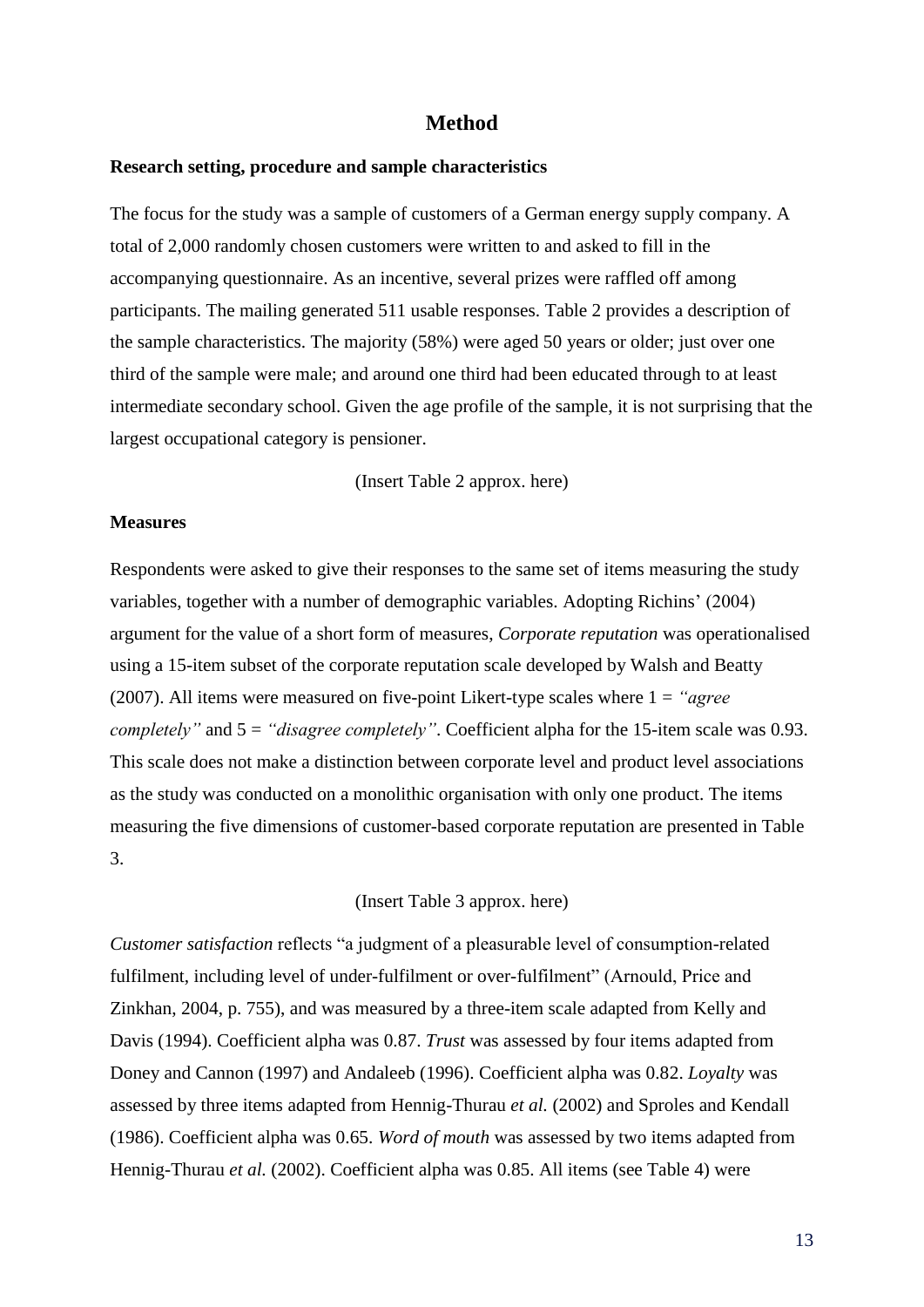measured on five-point Likert-type scales where 1 = *"agree completely"* and 5 = *"disagree completely*" (i.e., a low score equals more of the concept measured). Scale scores for each construct were created by averaging the responses to individual items, and Table 6 shows means and standard deviations for the study variables, together with the correlation matrix.

(Insert Tables 4 approx. here)

#### **Measurement Validation**

In order to assess the quality of the measurement model for the study variables, a confirmatory factor analysis was undertaken, where corporate reputation was measured as a 15-item, uni-dimensional construct, and the hypothesised antecedents and consequences were represented by four latent variables. This oblique factor model was found to be a reasonably good fit to the input data, with GFI =  $0.91$ , RMR =  $0.03$ , RMSEA =  $0.05$ , CFI =  $0.95$ , and  $\chi^2$ /df = 2.38 (*p*<0.001). All indices exceeded the recommended threshold levels (e.g., Baumgartner and Homburg, 1996; Bagozzi and Yi, 1988). All indicators loaded significantly (*p*<.001) and substantively on their respective constructs with all standardized factor loadings exceeded .40 (standardised loadings ranged from .55 to .81). Given these positive results, evidence is provided for convergent validity of the measures (Steenkamp and van Trijp, 1991).

Because we use only one source (i.e., customers), who provide their assessment of the dependent and independent variables, we acknowledge the possibility of common method bias. Procedural remedies cannot completely eliminate the common method bias, so we apply methods suggested by Podsakoff *et al*. (2003) to test for common method bias. Specifically, after testing the multi-dimensional customer-based reputation scale, we examined the relative merits of customer-based corporate reputation as a second-order construct. The fit of the fivedimensional model was good with GFI =  $0.92$ , RMR =  $0.027$ , RMSEA =  $0.075$ , CFI =  $0.94$ , and  $\chi^2$ /df = 3.88 (*p*<0.001). The fit of the second-order model (i.e., when we added a common method factor) provided reasonably good fit that was only slightly poorer than that of the multi-dimensional model, with GFI =  $0.91$ , RMR =  $0.028$ , RMSEA =  $0.076$ , CFI = 0.94, and  $\chi^2$ /df = 3.90 (*p*<0.001). Therefore, we conclude common method bias is not a significant issue in our study.

Before using the customer-based corporate reputation scale to test our research hypotheses, the scale's validity was further tested. Specifically, to assess construct validity of the fivedimensional corporate reputation scale, we regressed a three-item variable measuring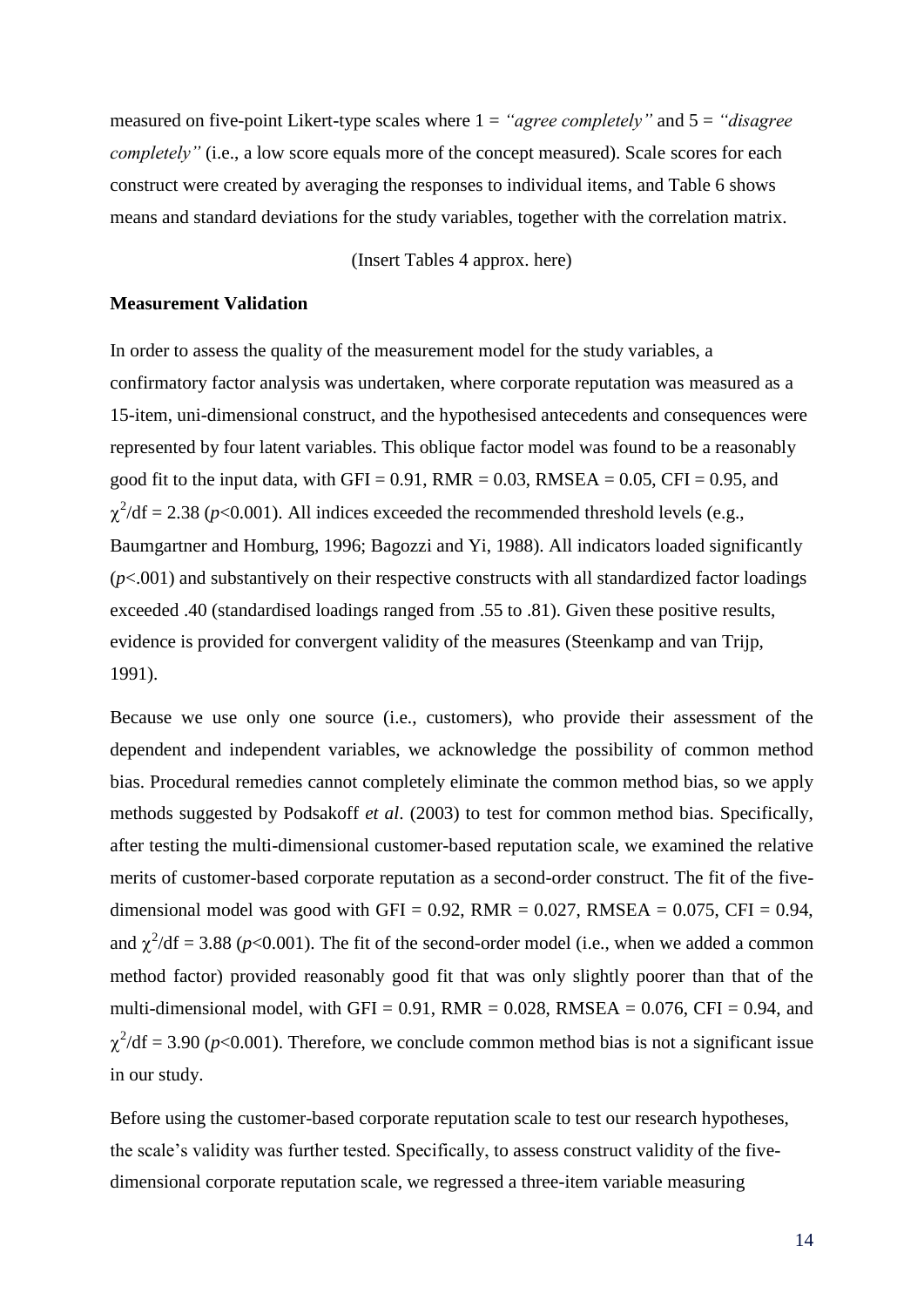customer loyalty on the five corporate reputation dimensions. The corporate reputation items in Table 3 measuring the five respective dimensions were aggregated to five composite variables. The results of the regression analysis, which are reported in Table 5, show a relatively high coefficient of determination ( $R^2 = 0.32$ ) and beta values between -.042 and .291 (at  $p < 0.05$ ).

Next we regressed the two-item variable measuring customer word-of-mouth on the five corporate reputation dimensions. The results of the regression analysis show a relatively high coefficient of determination ( $R^2 = 0.58$ ) and beta values between .043 and .376 (at  $p < 0.05$ ).

We also examined the level of collinearity among the independent variables. A common measure for collinearity in regression models is the variance inflation factor (VIF). It is generally suggested that the VIF should be smaller than 10 for all variables (e.g., Hair *et al.*, 1998). This criterion was met for all five independent variables in both regression models. The results, as shown in Table 5, provide evidence for the scale's predictive validity.

(Insert Table 5 and 6 approx. here)

#### **Results**

Using AMOS 6.0, a structural equation model was fitted to the study item set, with 27 observed variables and latent variables representing corporate reputation (second-order factor model, with five first-order factors and one second-order factor) and its hypothesised antecedents and consequences. The study hypotheses were assessed by examining the standardised regression coefficients from the structural model (see Figure 1).

All four hypothesized paths were significant. Customer satisfaction and trust both have a significant impact on corporate reputation. In addition, corporate reputation significantly affects customer loyalty and word of mouth. The model fits the data very well with all indices above recommended levels: GFI=.90, CFI=.95, NFI=.92, RMR=.028, RMSEA=.055, and  $\chi^2$ /df=2.55; *p*<.001). All items were retained, although some indicators had coefficients of determination just above the threshold of .40. The average variances extracted of each model variable was above .50 (Bagozzi and Yi, 1988; Fornell and Larcker, 1981).

The left side of the figure shows the path coefficients for predicting corporate reputation from its two hypothesised antecedents. Both predictors are significant (for customer satisfaction = 0.46,  $p < .01$ ; while for trust = 0.53,  $p < .01$ ), indicating that they both make an independent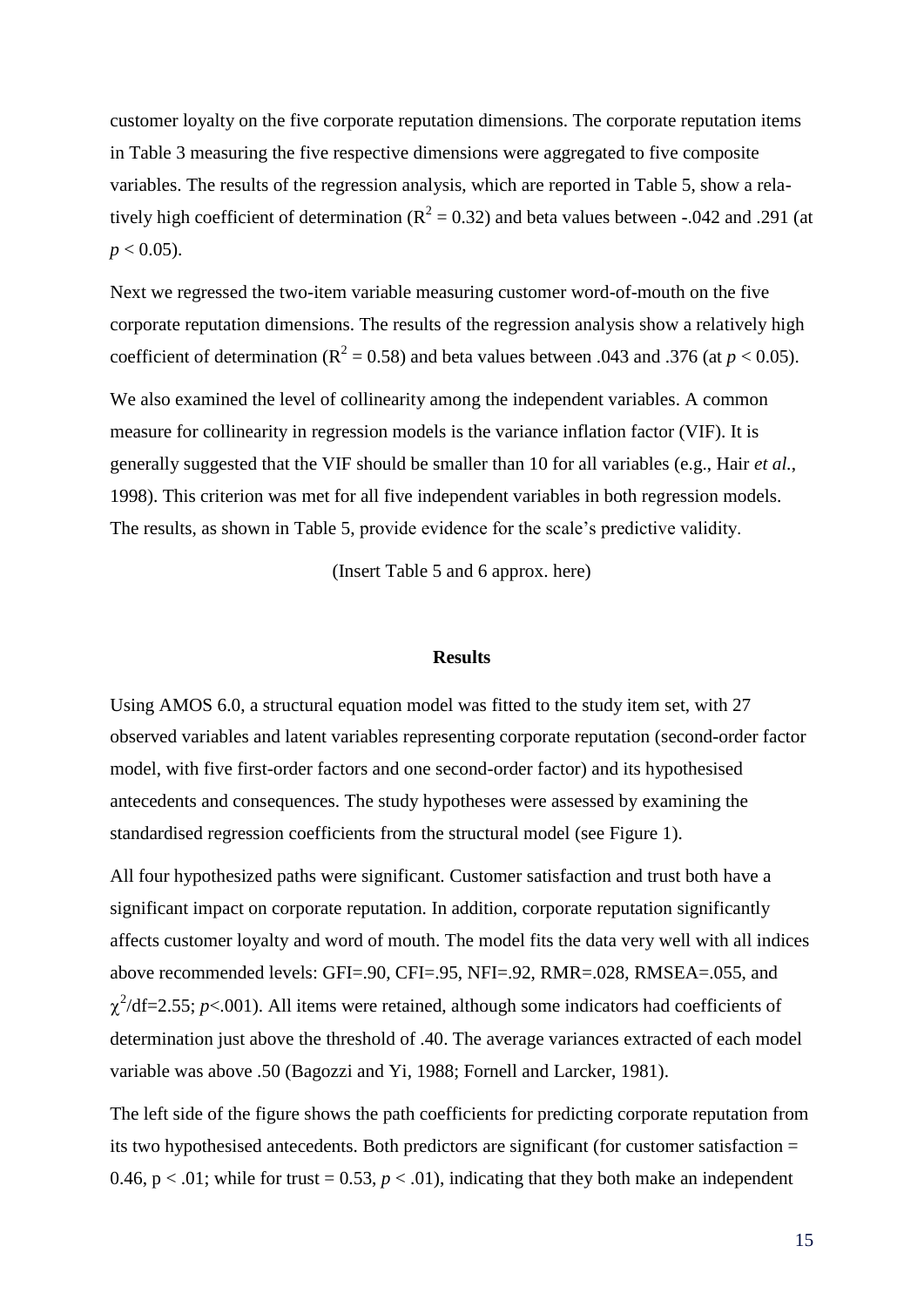contribution to predicting corporate reputation. Thus hypotheses 1 and 2 are supported. Turning next to the hypothesised consequences of corporate reputation, Figure 1 shows that corporate reputation is a significant predictor of customer loyalty  $(0.87, p < .01)$ , supporting hypothesis 3; and also a significant predictor of word of mouth (0.96,  $p < .01$ ), supporting hypothesis 4. This is consistent with previous work (e.g., Walsh and Wiedmann, 2004; Andreassen and Lindestad, 1998) that postulates a strong corporate reputation-loyalty link.

By explaining 93 percent of customer-based corporate reputation, the relevance of customer satisfaction and trust for customers' perceived firm reputation is clearly demonstrated. Further, by explaining 76 percent of customer loyalty and 92 percent of the word of mouth construct, the relevance of customer-based corporate reputation is also demonstrated.

#### (Figure 1 about here)

In addition, we established the validity of the corporate-reputation scale by regressing the five dimensions on customer loyalty and word of mouth. With this approach, we learn that three of the five dimensions ('Customer Orientation', 'Reliable & Financially Strong Company', and 'Product and Service Quality') are significantly related to customer loyalty, while four of the five dimensions (all but 'Social & Environmental Responsibility') are related to word of mouth. Thus, we see reasonable consistency in findings whether we are looking at the overall reputation measure or the break-out dimensions. However, we also learn that not all the dimensions are equally important to consumers and their loyalty and word of mouth.

#### **Discussion and Implications**

All four hypothesized model relationships were supported by the quantitative data collection and assessment. Whilst some studies show an association between customer satisfaction and customer-based reputation, they had not assessed whether or how customer satisfaction *impacts* upon customer-based reputation (Davies *et al*., 2002; Wang *et al.*, 2003; Walsh *et al.,* 2006). Our results show that high levels of customer satisfaction positively impact on customer-based reputation. Hence, we believe our findings support a causal explanation of the satisfaction-reputation relationship. We agree with Nguyen and Leblanc (2001) who argue that reputation can be used as an effective means of predicting the outcome of the serviceproduction process, and can, perhaps, be considered the most reliable indicator of the ability of a service firm to satisfy a customer's desires.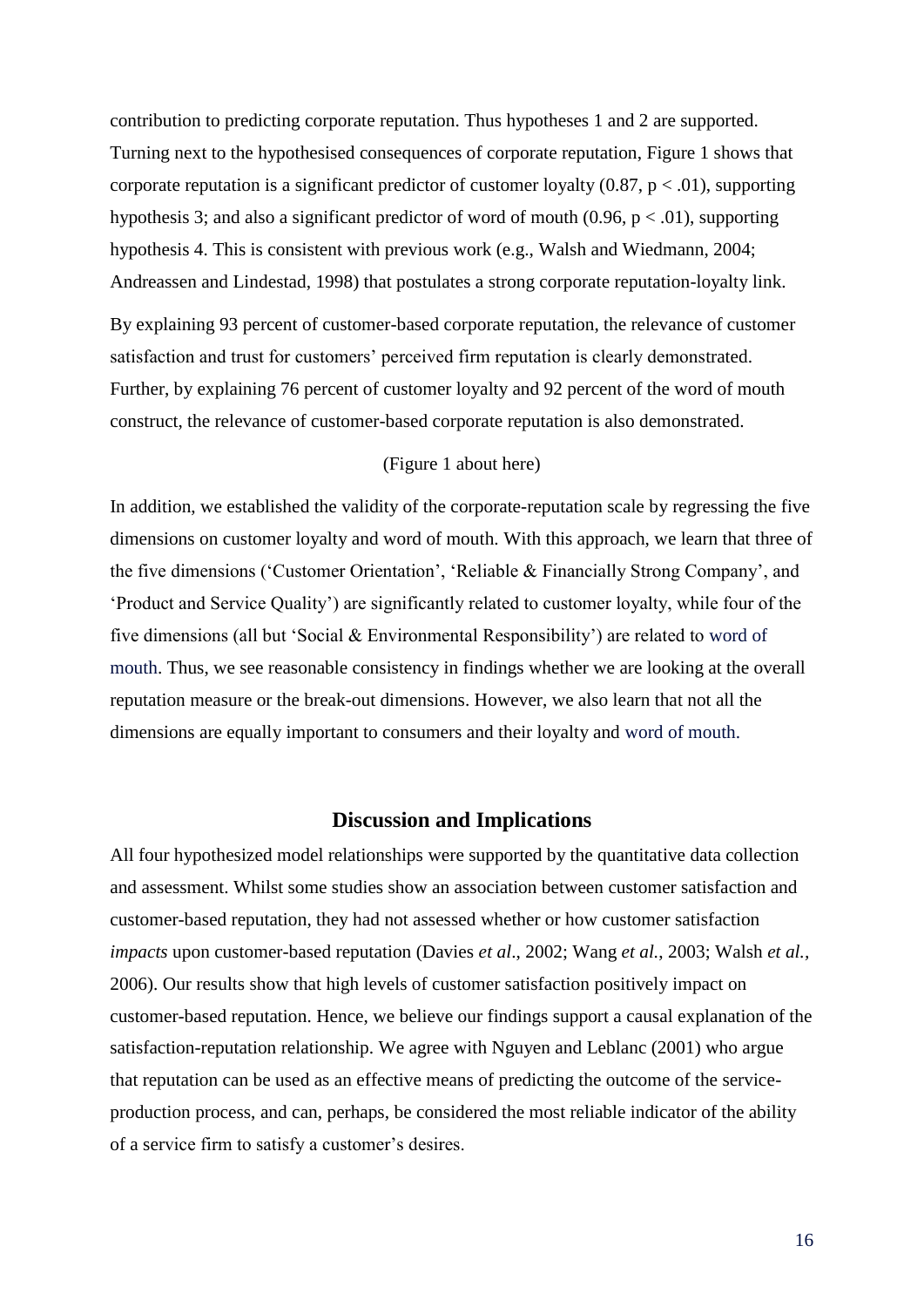The same is true for trust. Although several authors have mentioned trust and confidence in the future actions of the organisation as a key correlate of corporate reputation (e.g., Rose and Thomsen, 2004; Dowling, 2001; Roberts and Dowling, 2002), this link has rarely been empirically established. Even Walsh and Beatty (2007) who show that trust is a correlate of customer-based customer reputation did not model it as a predictor of reputation.

In terms of consequence variables, Signalling Theory predicts that customer-based reputation would exhibit a strong impact on customer loyalty and word of mouth. While several empirical studies have attempted to link perceived corporate reputation with customer loyalty (e.g., Walsh and Wiedmann, 2004) and others report that reputation has an indirect impact on customer retention (e.g., Andreassen and Lindestad, 1998; Barich and Kotler, 1991), here we show a direct, positive relationship between corporate reputation and these variables. While loyalty importance has never been underestimated, recently the importance of word of mouth has been stressed in the literature. In fact, Reichheld (2003, 2006) suggests whether a customer will recommend the firm or not is the only question firms really need to ask in order to grow and succeed.

#### **Managerial Implications**

For service managers, a key insight from this study is that customer-based corporate reputation can be measured relatively parsimoniously and that customer-based corporate reputation is positively correlated with important consumer antecedent and outcome variables. Conventional managerial wisdom holds that attending to corporate reputation makes good business sense because relevant commercial and non-commercial factors are affected. Based on the results of this study, a more differentiated analysis seems appropriate. A key assertion demonstrated in this study is that customer-based corporate reputation is not only influenced by, but also influences critically important customer-behaviour related variables. This differentiated analysis of the antecedents-corporate reputation and corporate reputationoutcomes relationship may help firms use their resources more effectively by focusing on antecedents and consequences that are of the greatest strategic importance to them.

The findings suggest that managers wanting to have a good corporate reputation should note how important delivering customer satisfaction is to achieving that goal. This is noteworthy as much of the corporate reputation building considers the views of many different stakeholders as important, and considers issues such as social responsibility and financial strength as key drivers of reputation. While this may be so, our study points to the importance of getting your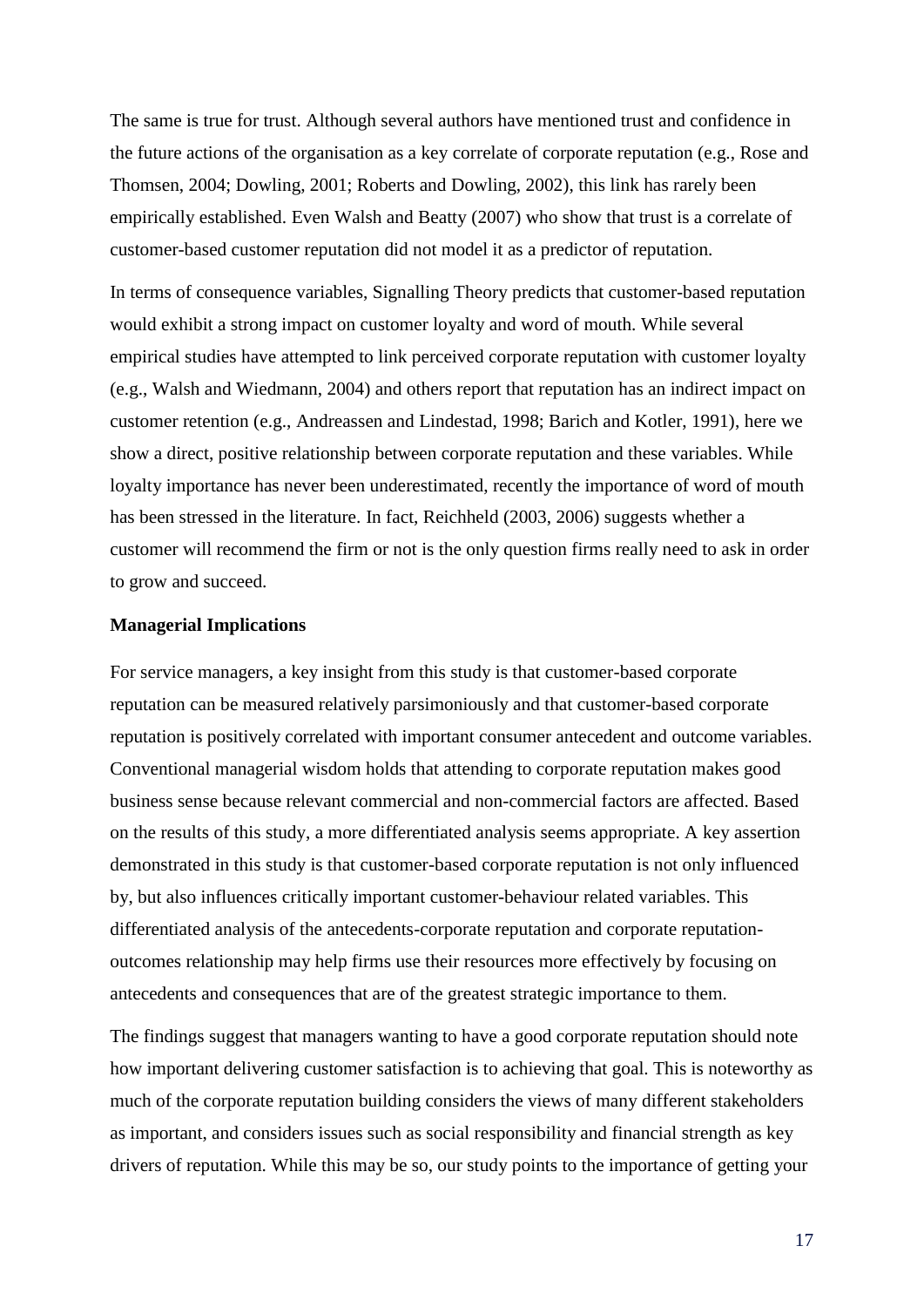service right as another key driver of a good reputation. Indeed, what might be happening is satisfaction is casting a 'halo' effect onto the reputation items, i.e., because consumers are satisfied with the company's service, they give more favourable ratings to the elements of the company's reputation. Thus, rather than focusing on the elements of corporate reputation such as; *good employer*, *reliable and financially strong company, social and environmental responsibility*, companies should focus more on the c*ustomer orientation and product and service quality,* aspects of the reputation as these are likely more directly linked to customer satisfaction. This is evidenced by the strong impact of the 'customer orientation' dimension on customer loyalty and word of mouth (see Table 5).

Another implication for service firms of customer satisfaction and trust influencing customerbased corporate reputation, is that customers often derive their sense of a company's reputation from their interactions with its employees. This means that service organisations should ensure that employees are empowered to act in the way customers want and that leads to satisfaction and that engenders trust. Measures to ensure high levels of satisfaction include satisfaction monitoring and staff training which will enable employees to try to help customers make satisfactory purchase decisions and enjoyable interactions with the firm.

Our results further suggest that a good corporate reputation has retention, i.e., customer loyalty benefits as well as has promotional, i.e., customer recruitment benefits. Increased customer loyalty benefits are hugely important in deepening relationships with customers and assessing a customer's lifetime value. If a company has good reputation, then investments in customer loyalty programmes would seem to be a good way to spend money. However, with a poor reputation, the company may be better off to spend that money on increasing customer satisfaction with their service and focussing on service improvement goals as well as conducting research to identify sources of dissatisfaction for consumers. The second aspect is word of mouth which is considered by some to be an independent part of the promotional mix (Warrington, 2001) because of its unique qualities of being a non-marketing two-way flow free exchange of information which is an experience-delivery mechanism, independent and therefore credible. In addition, word of mouth is custom-tailored, more relevant and complete, as well as self-generating and self-breeding. Moreover, it can help leverage other forms of promotion such as sales promotions or advertising as consumers have a favourable attitude towards the company because of its good reputation and are more willing to talk about their promotional campaigns. Knowing the level of their organisation's reputation should allow managers to decide on whether it is beneficial to enlist dedicated WOM campaigns to support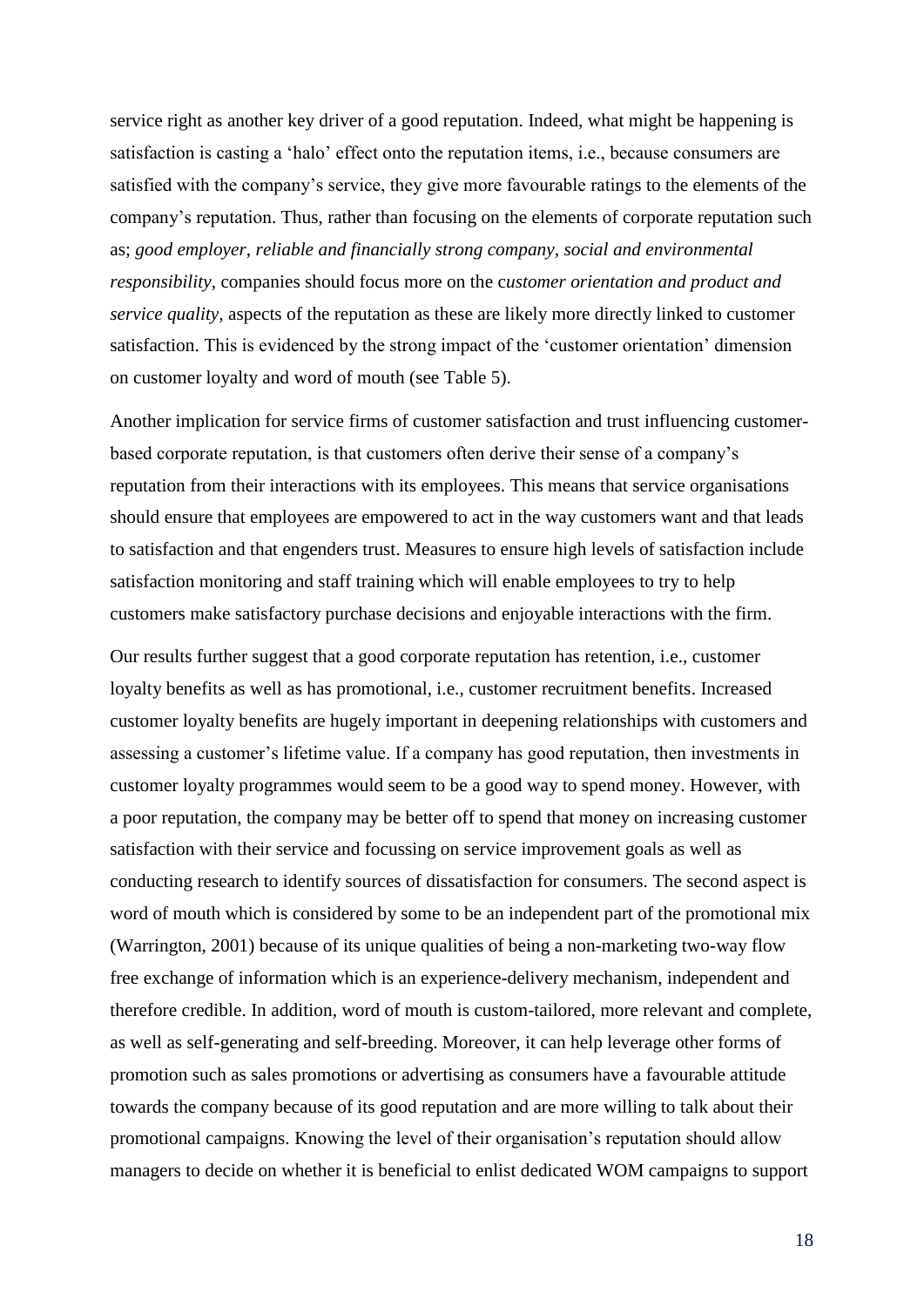other ongoing promotional activities or new product launches. With a poor reputation, there will be little word of mouth and such money would be wasted.

Finally, a general implication for the energy suppliers in this newly deregulated sector is that they should aim to quickly achieve a good reputation because it can be a market-entry barrier for competitors who might wish to enter the newly opened market. Once established a good reputation is very difficult to replicate and building a good reputation incurs costs (e.g., Dierickx and Cool, 1989) which new entrants might not be willing to pay. Existing energy suppliers who are interested in building a strong reputation need to accept costs in the shortrun (reputation investment) in expectation of long-term benefits which will outweigh the investment cost. Those same costs might be sufficient to discourage new entrants but the incumbent companies must be willing to invest in reputation building and do it quickly.

#### **Conclusions, Limitations and Further Research**

This study aimed to make four contributions. The first was to apply an abbreviated version of a US scale in Germany. The second was to embed customer-based corporate reputation in a model connecting corporate reputation to important antecedents and consequences. The third was to draw on Signalling Theory to provide an explanation for corporate reputation's relationship with the two selected outcome variables of customer loyalty and word of mouth. The fourth was to provide advice on how service firms can affect corporate reputation using trust and satisfaction.

In pursuing these objectives, we extend previous work to examine the antecedents and customer-related consequences of corporate reputation of one important stakeholder group, customers, within a service sector which has unique properties for corporate reputation research. We have been able to measure corporate reputation for a company which is not contaminated by product brand associations as most previous measure have been. We have also been the first to examine the impact of customer satisfaction and trust on corporate reputation as well as how corporate reputation affects important customer outcomes such as customer loyalty and word of mouth behaviour. We conclude that customer-based reputation is an important outcome of customer satisfaction and trust as well as predictor of customer loyalty and word of mouth. By specifying the consumer antecedents and consequences of reputation in more detail, appropriate steps can be taken by companies to avoid a bad reputation. Companies that are able to improve the way in which they deliver their services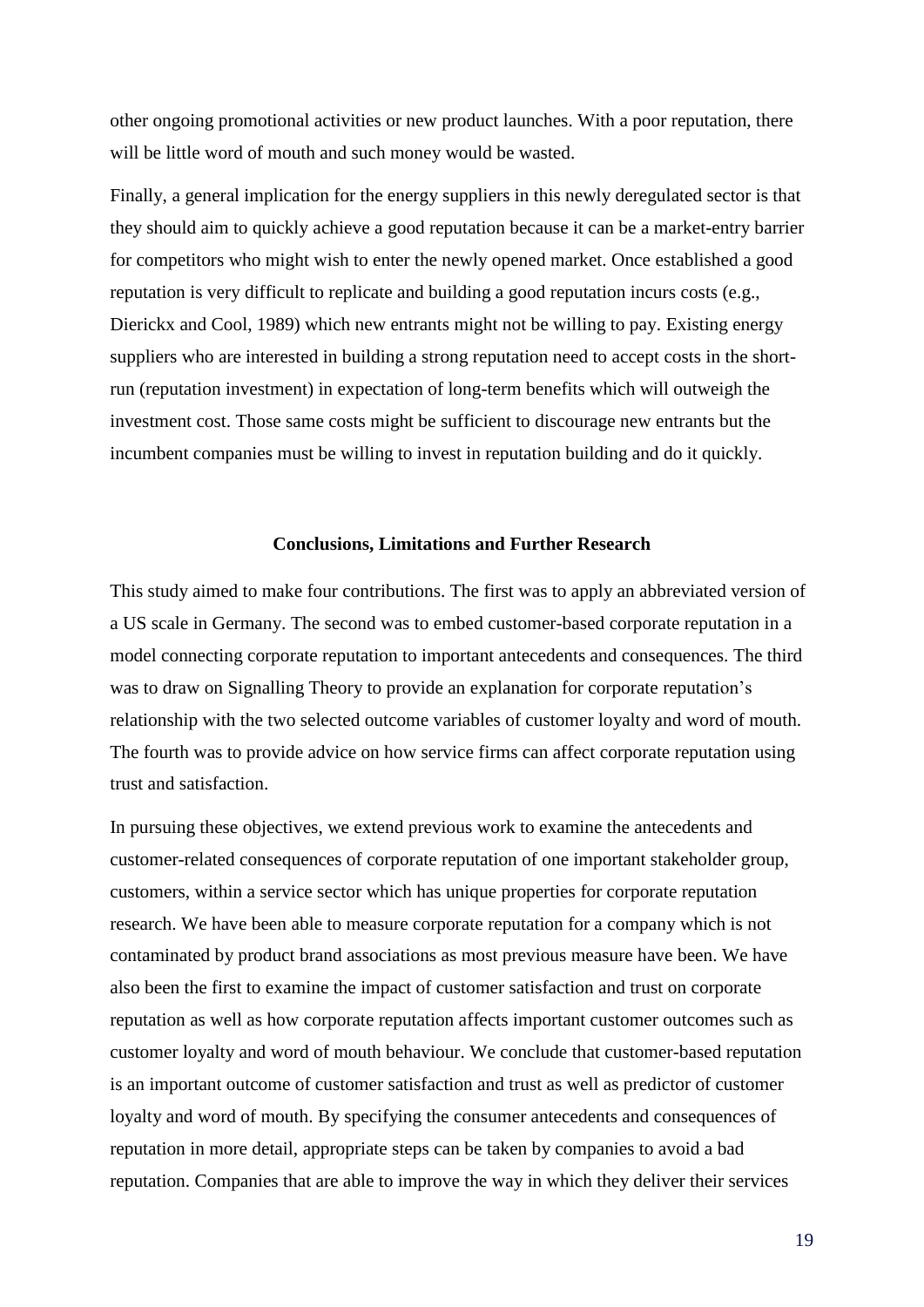can improve customer satisfaction and trust and can lead to a positive reputation. Our primary contribution to theory lies in applying an adapted new customer-based corporate reputation scale in Europe which captures the views of customers who have interacted with their service firms. Thus, this study represents an important step in that it attempts to measure corporate reputation from a customer perspective.

However, as with all empirical investigations, the present study suffers limitations. The service context used, although intentioned to test a reputation measure, does not allow testing for cross-sectional impacts of corporate reputation and context-specific reputation effects. Future research could investigate if the effects we examined can be confirmed for other service areas. For example, it is conceivable that corporate reputations are more relevant (and hence a stronger direct impact on loyalty) for highly individualized and interactive services or more 'tangible' services such as hairdressing or restaurants. Similarly, since this study focused on a service firm, future studies could explore whether the customer-based reputation scale is equally effective in measuring the reputation of manufacturing firms. Another concern refers to the issue of whether German cultural and reputation-related peculiarities (e.g., Wiedmann, 2002; Witkowski and Wolfinbarger, 2002) may influence the construct and its dimensionality, as well the antecedents and consequences associated with corporate reputations. A final limitation is the use of a single instrument to assess both the independent and dependent variables. The use of one method risks common method bias and although it cannot explain the independent contributions that we find when predicting reputation, or the way in which the variables work in different ways across the model, further research should consider using different methods to assess the different aspects of corporate reputation.

In terms of further research, much of the work in the corporate reputation area does not use existing theories for explanation, and further work could use Contingency Theory as it is likely that corporate reputation only becomes truly salient to motivate customers to boycott or be loyal when the firm itself is in an industry with a poor reputation which would require looking at different firms in different industries which have good and bad reputations. It could be, for example, that the relationships we examine would be far stronger in an industry such as the insurance industry which has a poor reputation and weaker in an industry such as cosmetics which has a better reputation. Additional research is therefore needed to establish the customer-based corporate reputation scale's generalizability and test it further across cultures and service contexts. Further research could be directed towards looking at the 5 dimensions of corporate reputation and their relationship to the antecedents and consequences

20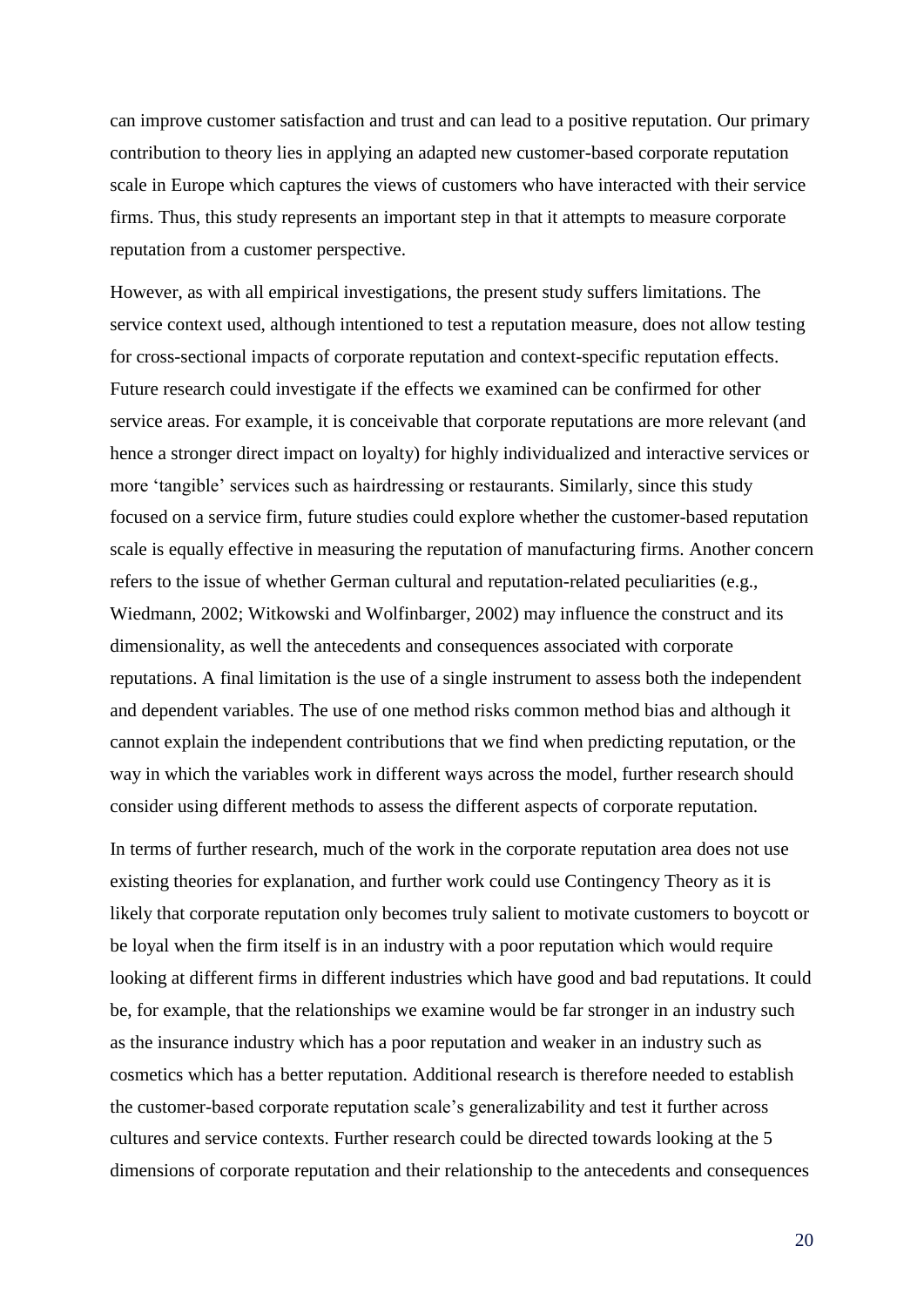identified, since in this study we treated reputation as a unidimensional construct for analysis purposes.

It might also be the case that there are similarities across or differences between drivers and outcomes of customer-based versus other stakeholder-based views on corporate reputation. By understanding the antecedents of customer-based reputation and customer-based reputation-outcomes relationships across different company types, firms can come closer to developing a comprehensive reputation management program. Effectively managing its reputation would require firms to know and communicate its different target audiences. Thus, another extension of the customer-based reputation scale would be to use it for market segmentation and identify for each stakeholder group which of the five dimensions of corporate reputation was most important to them. Knowing this, companies could tailor communications about specific dimensions to particular stakeholders. Managing reputations also implies that a firm identifies all relevant correlates of customer-based reputation. However, as we only used two antecedents of corporate reputation, we could not investigate other potential causes such as customer commitment or customer citizenship behaviour (Groth, 2005). In a similar vein, as our focus was on consumer consequences, we were not able to link measures of corporate reputation to financial and market performance indicators which (together with customer-related factors) should be part of the architecture of any organization's performance measurement and management process. Future research might examine such linkages to strengthen the business case for investing in corporate reputation. Another aspect is to look at the same relationships here longitudinally so that a more accurate picture of the timing of antecedents and consequences is built up. Finally, no research has systematically assessed the relative importance of each stakeholder group, e.g., customers, industry analysts, shareholders, senior managers and directors, employees, general public, suppliers in determining corporate reputation over time.

#### **References**

- Andaleeb, S. S. (1996). 'An Experimental Investigation of Satisfaction and Commitment in Marketing Channels: The Role of Trust and Dependence,' *Journal of Retailing*, **72**, pp. 77-93.
- Anderson, E. and T. S. Robertson (1995). 'Including Multi-line Salespeople to Adopt House Brands,' *Journal of Marketing*, **59**, pp. 16-31.
- Anderson, E. and B. A. Weitz (1989). 'Determinants of Continuity in Conventional Industrial Channel Dyads,' *Marketing Science*, **8**, pp. 310-323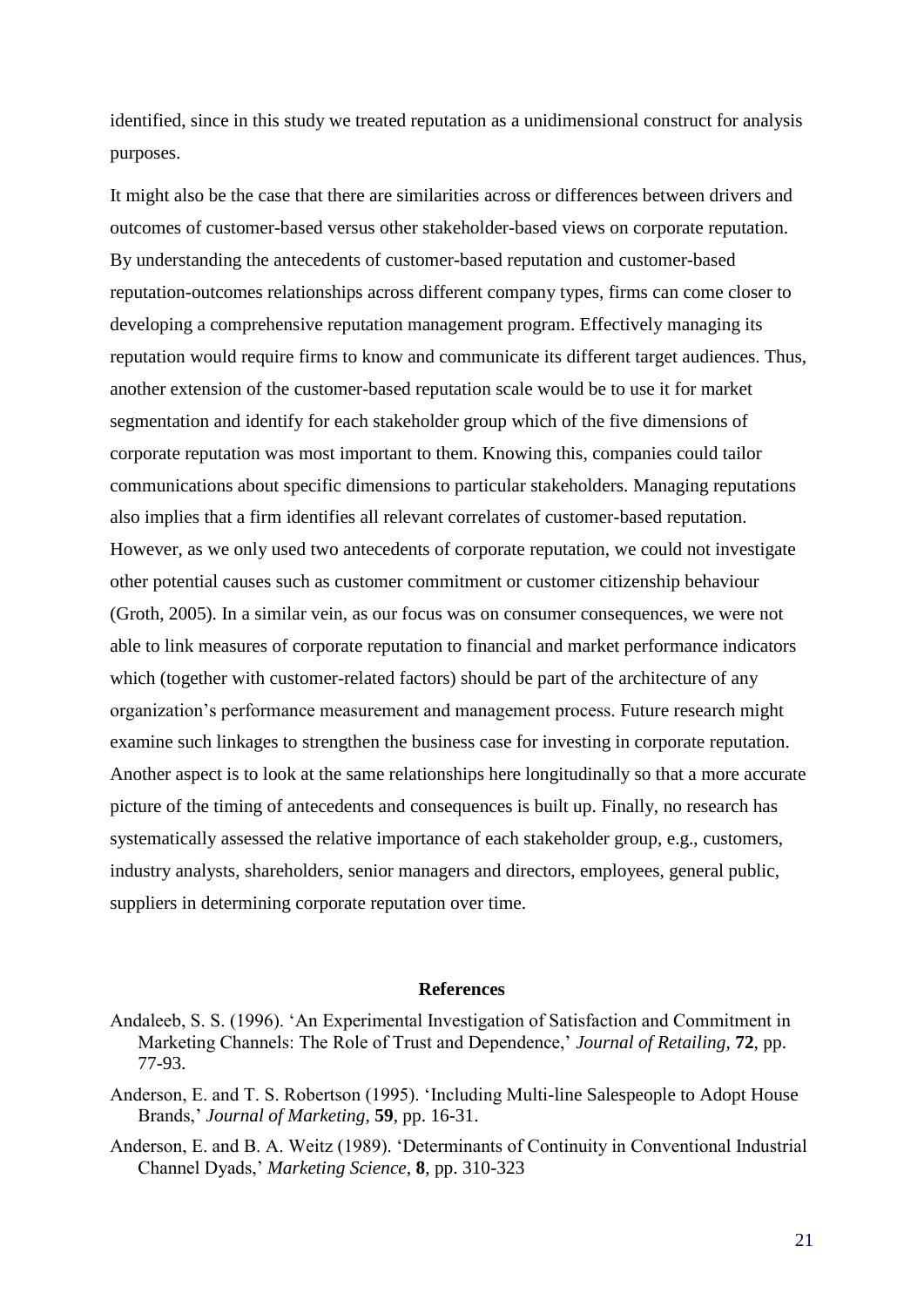- Andreassen, T. W. and B. Lindestad (1998). 'The Effect of Corporate Image in the Formation of Customer Loyalty,' *Journal of Service Research*, **1**, pp. 82-92.
- Arnould, E. J., L. L. Price and G. M. Zinkhan (2004). *Consumers*, 2nd Ed. New York, McGraw-Hill.
- Bagozzi, R. P. and Y. Yi (1988). 'On the Evaluation of Structural Equation Models,' *Journal of the Academy of Marketing Science*, **16** (1, Spring), pp. 74-94.
- Balmer, J. M. T. (2001). 'Corporate identity, corporate branding and corporate marketing: Seeing through the fog,' *European Journal of Marketing*, **35**, pp. 248-291.
- Barich, H. and P. Kotler (1991). 'A Framework for Marketing Image Management,' *Sloan Management Review*, **32**, pp. 94-104.
- Baumgartner, H. and C. Homburg (1996). 'Applications of Structural Equation Modeling in Marketing and Consumer Research: A Review,' *International Journal of Research in Marketing*, **13** (2, April), pp. 139-161.
- Berens, G., C. B. M. van Riel and G. H. van Bruggen (2005). 'Corporate Associations and Consumer Product Responses: The Moderating Role of Corporate Brand Dominance,' *Journal of Marketing*, **69**, pp. 35-48.
- Bhattacharya, C. B., H. Rao and M. A. Glynn (1995). 'Understanding the Bond of Identification: An Investigation of Its Correlates Among Art Museum Members,' *Journal of Marketing*, **59**, pp. 46-57.
- Bromley, D. B. (2000). 'Psychological Aspects of Corporate Identity, Image and Reputation,' *Corporate Reputation Review*, **3**, pp. 240-252.
- Bromley, D. B. (2001). 'Relationships between personal and corporate reputation,' *European Journal of Marketing*, **35**, pp. 316-334.
- Brown, T. J. and P. A. Dacin (1997). 'The Company and the Product: Corporate Associations and Consumer Product Responses,' *Journal of Marketing*, **61**, pp. 68-84.
- Brown, T. J., P. A. Dacin, M. G. Pratt and D. A. Whetten (2006). 'Identity, Intended Image, Construed Image, and Reputation: An Interdisciplinary Framework and Suggested Terminology,' *Journal of the Academy of Marketing Science*, **34**, pp. 99-106.
- Brown, T. J., J. C. Mowen, D. T. Donovan and J. W. Licata (2002). 'The customer orientation of service workers: Personality trait effects on self-and supervisor performance ratings,' *Journal of Marketing Research*, **39**, pp. 110-119.
- Caruana, A., B. Ramasashan and K. A. Krentler (2004). 'Corporate Reputation, Customer Satisfaction, & Customer Loyalty: What is the Relationship?' in *Proceedings: Developments in Marketing Science*, Harlan E. Spotts, ed. Academy of Marketing Science, **27**, Coral Gables, FL, 301.
- Davies, G., R. Chun, R. J. V. da Silva and S. Roper (2002). *Corporate Reputation and Competitiveness*. London, Routledge.
- Dierickx, I. and K. Cool. (1989). 'Asset stock accumulation and sustainability of competitive advantage,' *Management Science*, **35**, pp. 1504-1511.
- Doney, P. M. and J. P. Cannon (1997). 'An Examination of the Nature of Trust in Buyer-Seller Relationships,' *Journal of Marketing*, **61**, pp. 35-51.
- Dowling, G. R. (2001). *Creating Corporate Reputations.* Oxford, Oxford University Press.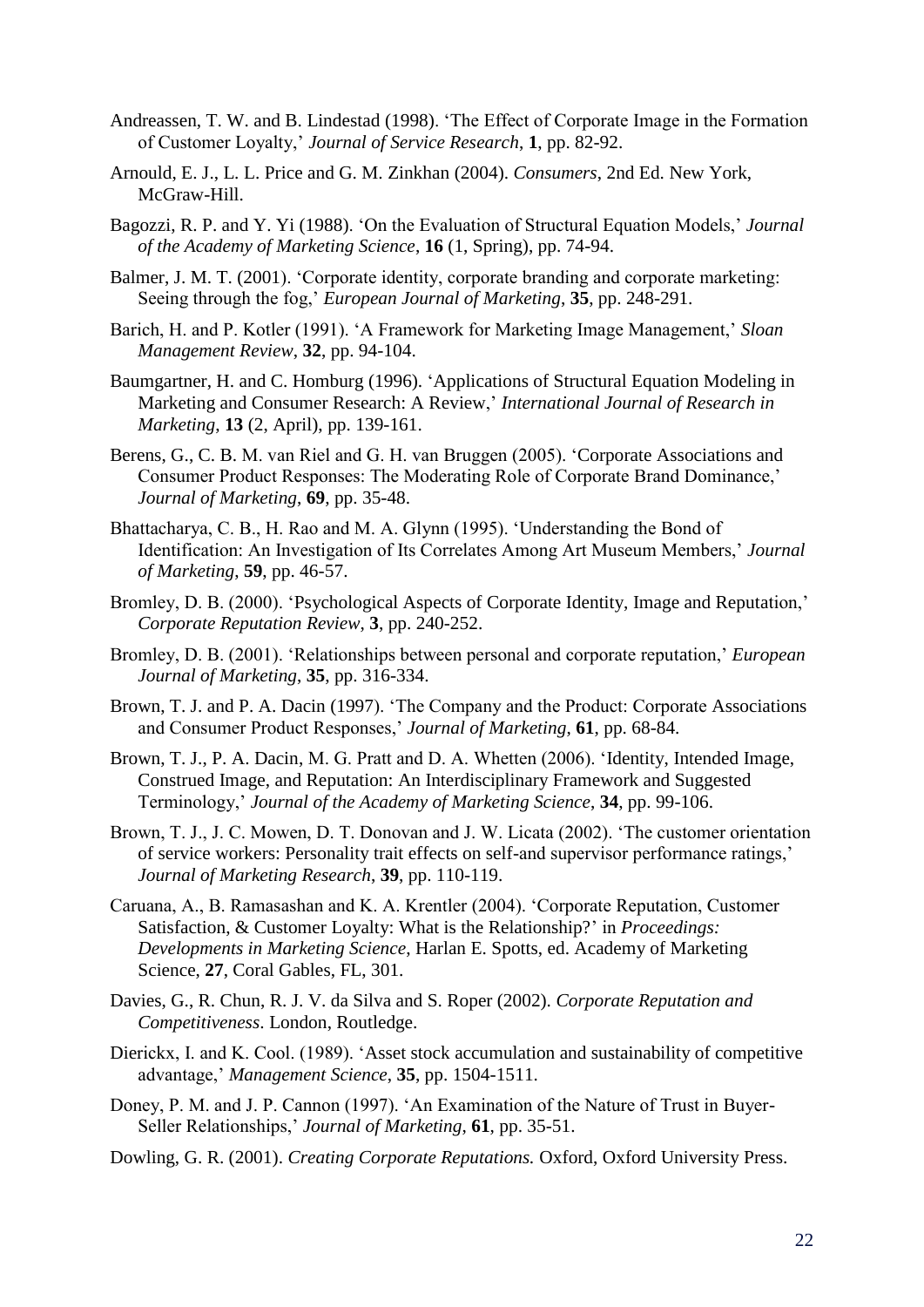- Dunbar, R. L. M. and J. Schwalbach (2000). 'Corporate Reputation and Performance in Germany,' *Corporate Reputation Review*, **3**, pp. 115-123.
- Eberl, M. and M. Schwaiger (2005). 'Corporate reputation: disentangling the effects on financial performance,' *European Journal of Marketing*, **39**, pp. 838-854.
- Fisher, A. B. (1996). 'Corporate Reputations: Comebacks and Comeuppances,' *Fortune*, **133** (4, March), pp. 90-98.
- Fombrun, C. J. (1996). *Reputation: Realizing Value from the Corporate Image*. Boston, Mass, Harvard Business School Press.
- Fombrun, C. J. and C. van Riel (1997). 'The Reputational Landscape,' *Corporate Reputation Review*, **1**, pp. 5-13.
- Fombrun, C. J. and V. P. Rindova (2000). The road to transparency: Reputation management at Royal Dutch Shell. In M. Schultz, M. J. Hatch, & M. H. Larsen (Eds.), *The expressive organization: Linking identity, reputation, and the corporate brand (pp.77-96). Oxford,* England, Oxford University Press.
- Fombrun, C. J. and M. Shanley (1990). 'What's in a name: Reputation-building and Corporate Strategy,' *Academy of Management Journal*, **33**, pp. 233-258.
- Fombrun, C. J., N. A. Gardberg and J. W. Sever (2000). 'The Reputation Quotient: A multistakeholder measure of corporate reputation,' *The Journal of Brand Management*, **7**, pp. 241-255.
- Fornell, C. and D. G. Larcker (1981). 'Evaluating Structural Equation Models with Unobservable Variables and Measurement Error,' *Journal of Marketing Research* **18** (1, February), pp. 39-50.
- Freeman, R. E. (1984). *Strategic management: A stakeholder approach*. Boston, Pitman.
- Fryxell, G. E. and J. Wang (1994). 'The Fortune Corporate 'Reputation' Index: Reputation for what?' *Journal of Management*, **20**, pp. 1-13.
- Ganesan, S. (1994), 'Determinants of Long-Term Orientation in Buyer-Seller Relationships,' *Journal of Marketing*, **58** (April), pp. 1-19.
- Gardberg, N. A. and C. J. Fombrun (2002). 'The Global Reputation Quotient Project: First Steps towards a Cross-Nationally Valid Measure of Corporate Reputation,' *Corporate Reputation Review*, **4**, pp. 303-307.
- Gotsi, M. and A. M. Wilson (2001). 'Corporate reputation management: "living the brand"," *Management Decision*, **39**, pp. 99-104.
- Groenland, E. A. G. (2002). 'Qualitative Research to Validate the RQ-Dimensions,' *Corporate Reputation Review*, **4**, pp. 309-315.
- Groth, M. (2005). 'Customers as good soldiers: Examining citizenship behaviors in Internet service deliveries,' *Journal of Management*, **31**, pp. 7-27.
- Hair, J. F. Jr., R. E. Anderson, R. L. Tatham and W. C. Black (1998). *Multivariate data analysis*. Upper Saddle River, NJ: Prentice Hall.
- Hardaker, S. and C. Fill (2005). 'Corporate Service Brands: The Intellectual and Emotional Engagement of Employees,' *Corporate Reputation Review*, **7**, pp. 365-376.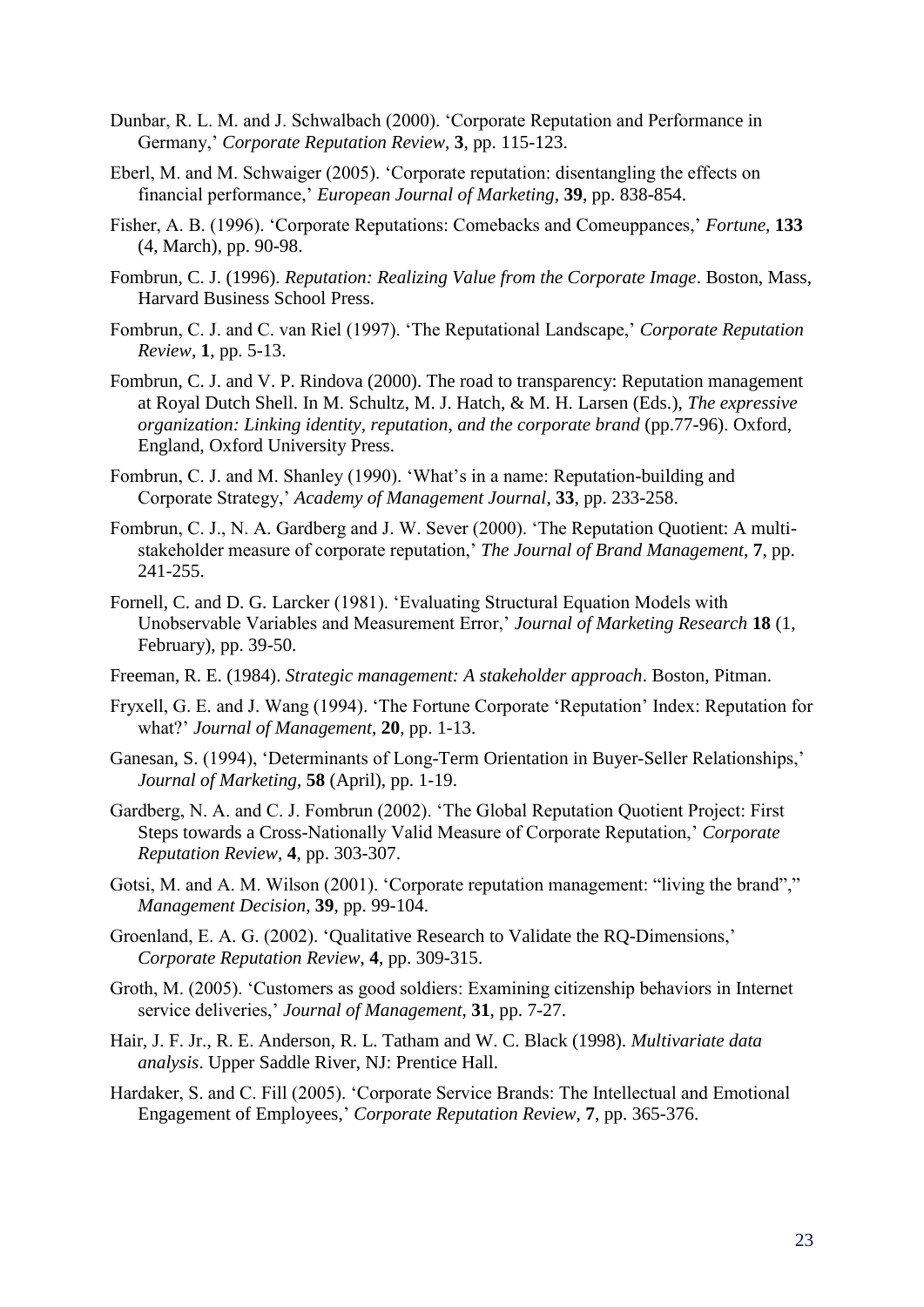- Helm, S., A. Eggert and I. Garnefeld (2005). 'Modelling the Impact of Corporate Reputation on Customer Satisfaction and Loyalty Using PLS,' PLS'05 4th International Symposium on PLS and Related Methods, Barcelona September 2005.
- Hennig-Thurau, T., K. P. Gwinner and D. D. Gremler (2002). 'Understanding Relationship Marketing Outcomes: An Integration of Relational Benefits and Relationship Quality,' *Journal of Service Research*, **5**, pp. 230-247.
- Herbig, P. and J. Milewicvz (1993). 'The Relationship of Reputation and Credibility to Brand Success,' *Journal of Consumer Marketing*, **10**, pp. 18-24.
- Hirschman, A. O. (1970). *Exit, Voice, and Loyalty: Responses to Decline in Firms, Organizations, and States*, Cambridge: Harvard University Press.
- Ippolito, P. M. (1991). 'Bonding and Nonbonding Signals of Product Quality,' *Journal of Business*, **63** (1), pp. 41-60.
- Jones, G. H., B. H. Jones and P. Little (2000). 'Reputation as Reservoir: Buffering Against Loss in Times of Economic Crisis,' *Corporate Reputation Review*, **3**, pp. 21-29.
- Kelly, S. and M. A. Davis (1994). 'Antecedents to Customer Expectations for Service Recovery,' *Journal of the Academy of Marketing Science*, **22**, pp. 52-61.
- Kim, J.-B. and C. J. Choi (2003). 'Reputation and product tampering in service industries,' *Service Industries Journal*, **23**, pp. 3-11.
- Moorman, C., G. Zaltman and R. Deshpande (1992). 'Relationships Between Providers and Users of Marketing Research: The Dynamics of Trust within and Between Organizations,' *Journal of Marketing*, **29**, pp. 314-28
- Nguyen, N. and G. Leblanc (2001). 'Corporate image and corporate reputation in customers' retention decisions in services,' *Journal of Retailing and Consumer Services*, **8**, pp. 227- 36.
- Page, G. and H. Fearn (2005). 'Corporate Reputation: What Do Consumers Really Care About?' *Journal of Advertising Research*, **45**, pp. 305-313.
- Podsakoff, P.M., MacKenzie, S.B., Jeong-Yeon, L. and Podsakoff, N.P. (2003), "Common method biases in behavioral research: a critical review of the literature and recommended remedies", *Journal of Applied Psychology*, Vol. 88 No. 5, pp. 879-903.
- Reichheld, F.F. (2003). 'The One Number You Need to Grow,' *Harvard Business Review*, Dec., pp. 46-54.
- Reichheld, F.F. (2006). 'The Microeconomics of Customer Relationships,' *MIT Sloan Management Review*, **47** (2, Winter), pp. 73-78.
- Richins, M. L. (2004). 'The Material Values Scale: Measurement Properties and Development of a Short Form,' *Journal of Consumer Research*, **31** (June), pp. 209-219.
- Roberts, P. and G. R. Dowling (2002). 'Corporate Reputation and Sustained Superior Financial Performance,' *Strategic Management Journal*, **23**, pp. 1077-1093.
- Rose, C. and S. Thomsen (2004). 'The Impact of Corporate Reputation on Performance: Some Danish Evidence,' *European Management Journal*, **22**, pp. 201-210.
- Schultz M., J. Mouritsen and G. Gabrielsen (2001). 'Sticky Reputation: Analyzing a Ranking System,' *Corporate Reputation Review*, **4**, pp. 24-41.
- Schwaiger, M. (2004). 'Components and Parameters of Corporate Reputation an Empirical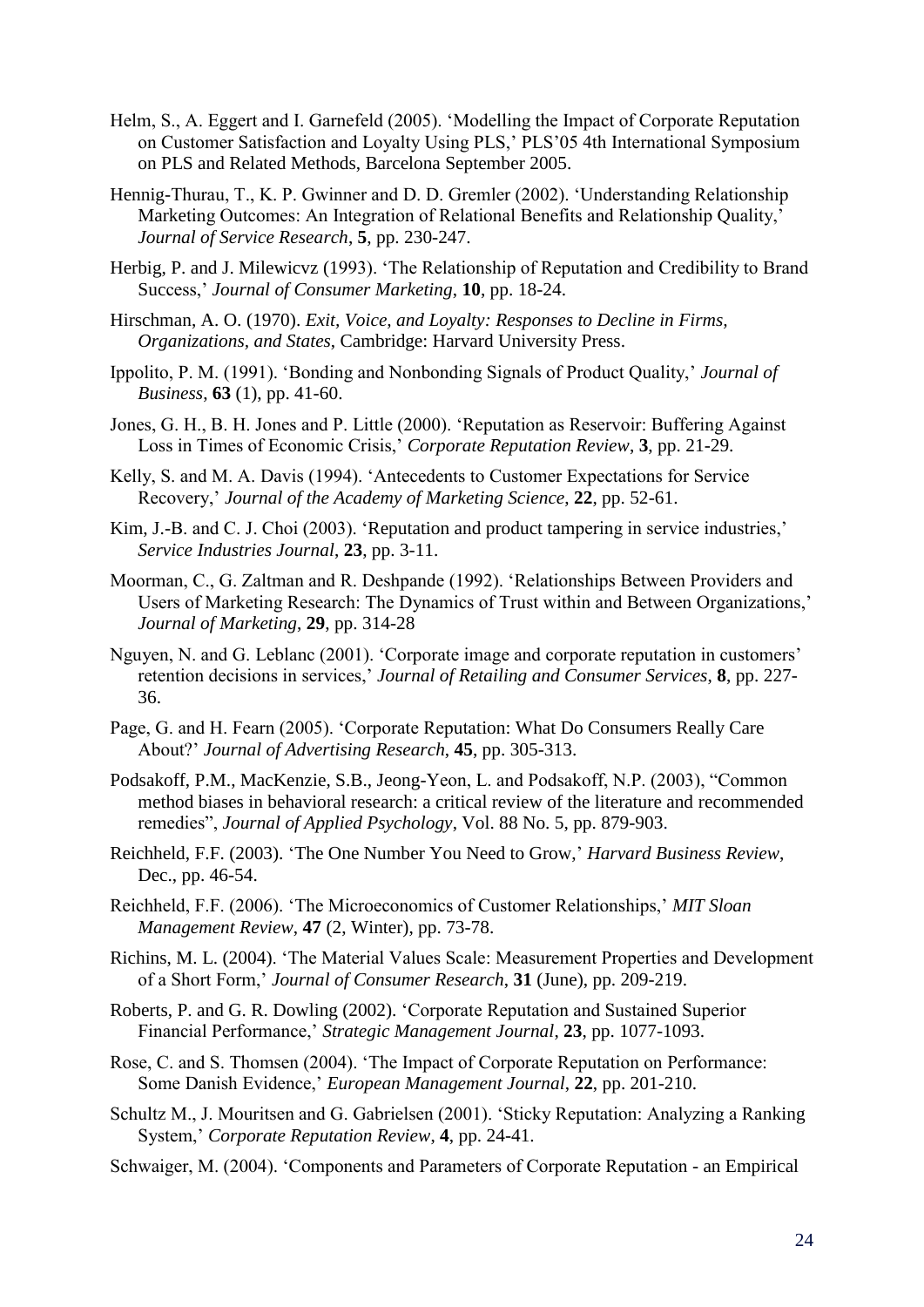Study,' *Schmalenbach Business Review*, **56**, pp. 46-71.

- Shapiro, C. (1983). 'Premium for High Quality Products as Returns to Reputations,' *Quarterly Journal of Economics*, **98**, pp. 659-679.
- Silverman, G. (2001). *The Secrets of Word of Mouth Marketing: How to Trigger Exponential Sales Through Runaway Word of Mouth*, New York, AMACOM.
- Sobol, M. G. and G. Farrelly (1988). 'Corporate reputation: A function of relative size or financial performance?' *Review of Business & Economic Research*, **24**, pp. 45-59.
- Spence, M. (1973). 'Job market signalling,' *Quarterly Journal of Economics*, **87** (August), pp. 355-374.
- Sproles, G. B. and E. L. Kendall (1986). 'A Methodology for Profiling Consumers' Decision-Making Styles,' *Journal of Consumer Affairs*, **20**, pp. 267-279.
- Steenkamp, J.-B. E. M. and H. C. M. van Trijp (1991).'The Use of LISREL in Validating Marketing Constructs,' *International Journal of Research in Marketing*, **8** (4), pp. 283- 299.
- Sundaram, D. S., K. Mitra, K. and C. Webster (1998). 'Word-of-Mouth Communications: A Motivational Analysis,' *Advances in Consumer Research*, **25**, pp. 527-531.
- Walsh, G. and S. E. Beatty (2007). 'Customer-Based Corporate Reputation of a Service Firm: Scale Development and Validation,' *Journal of the Academy of Marketing Science*, **32**.
- Walsh, G., K. Dinnie and K.-P. Wiedmann (2006). 'How Do Corporate Reputation and Customer Satisfaction Impact Customer Defection? A Study of Private Energy Customers in Germany,' *Journal of Services Marketing* **20** (6)**,** pp. 412-420.
- Walsh, G. and K.-P. Wiedmann (2004). 'A Conceptualization of Corporate Reputation in Germany: An Evaluation and Extension of the RQ,' *Corporate Reputation Review*, **6**, pp. 304-312.
- Wang, Y., H.-P. Lo and Y. V. Hui (2003). 'The antecedents of service quality and product quality and their influence on bank reputation: evidence from the banking industry in China,' *Managing Service Quality*, **13**, pp. 72-83.
- Warrington, T. (2001). 'The Secrets of Word of Mouth Marketing: How to Trigger Exponential Sales Through Runaway Word of Mouth,' Book Review, *Journal of Consumer Marketing*, **19**, pp. 364(1).
- Weiss, A. M., E. Anderson and D. J. MacInnis (1999). 'Reputation Management as a Motivation for Sales Structure Decisions,' *Journal of Marketing*, **63**, pp. 74-89.
- Wernerfelt, B. (1988). 'Umbrella branding as a signal of new product quality: An example of signaling by posting a bond,' *RAND Journal of Economics*, **19**, pp. 458- 466.
- Whetten, D. and A. A. Mackey (2002). 'A social actor conception of organizational identity and its implications for the study of organizational reputation,' *Business and Society*, **41**, pp. 393-414.
- Wiedmann, K.-P. (2002). 'Analyzing the German Reputation Landscape,' *Corporate Reputation Review*, **4**, pp. 337-353.
- Witkowski, T. H. and M. F. Wolfinbarger (2002). 'Comparative service quality: German and American ratings across serving settings,' *Journal of Business Research*, **55**, pp. 875-881.
- Yoon, E., H. J. Guffey and V. Kijewski (1993). 'The effects of information and company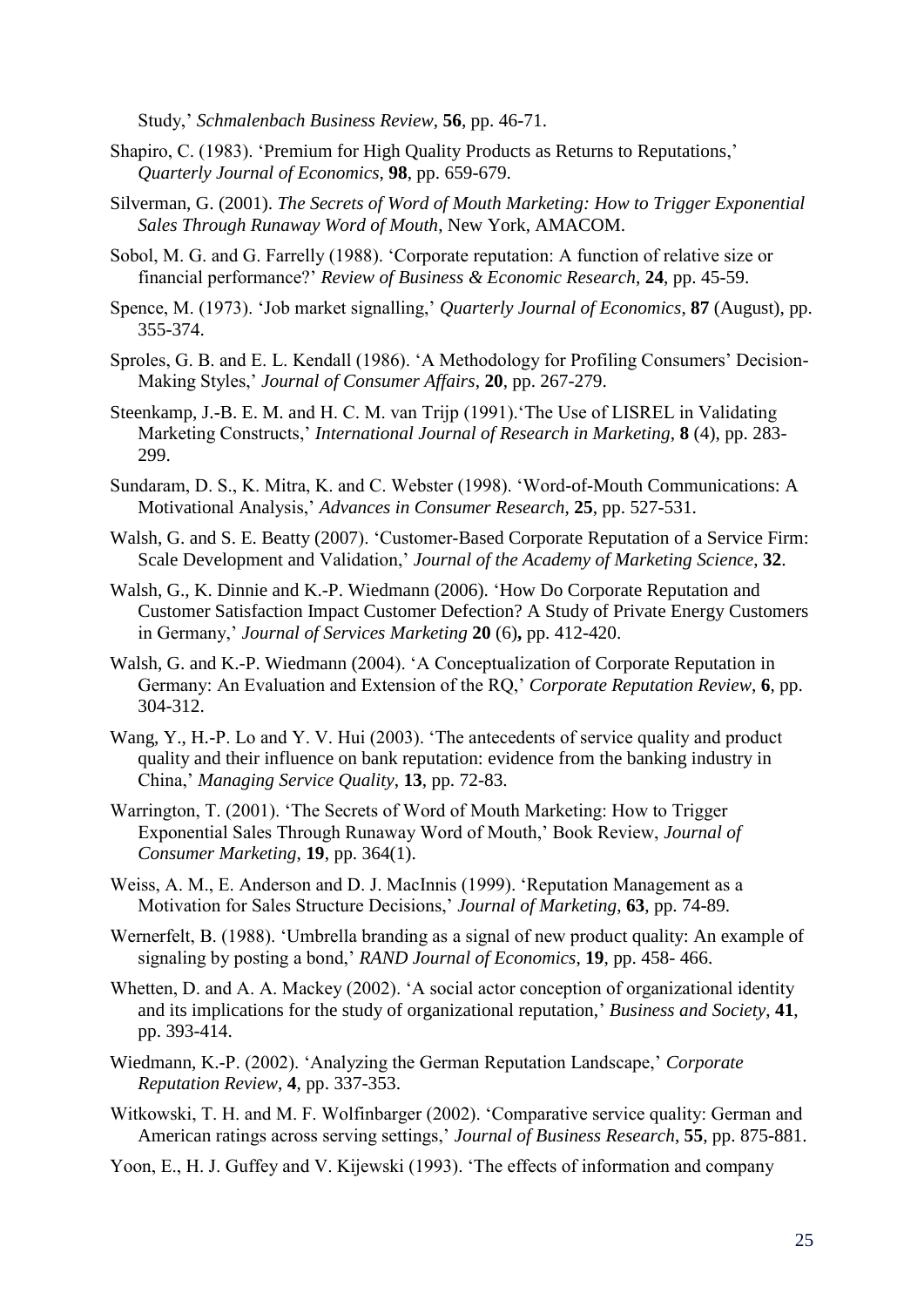reputation on intentions to buy a business service,' *Journal of Business Research*, **27**, pp. 215-228.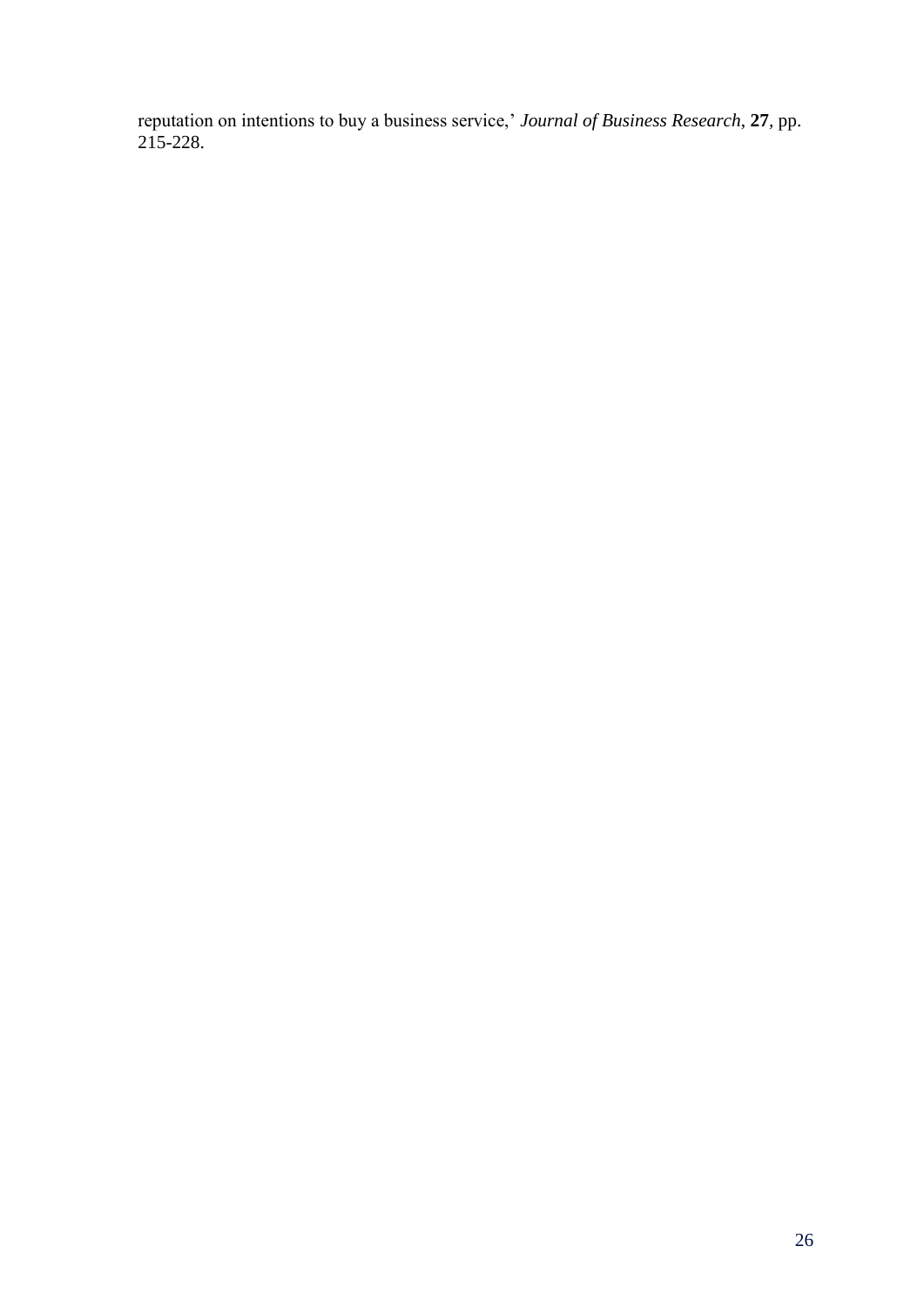

*Figure 1. Model of antecedents and consequences of customer-based corporate reputation*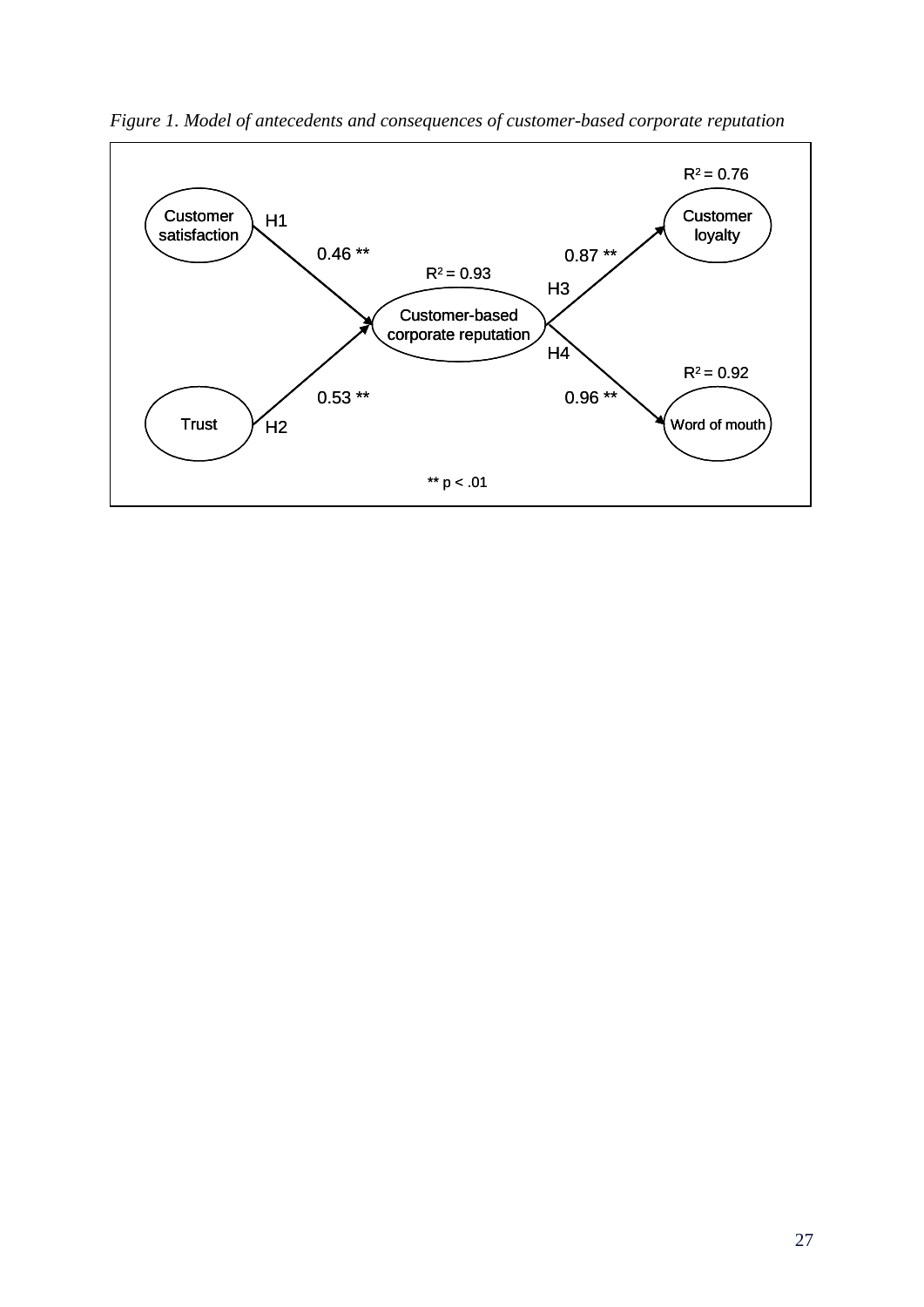| Author(s)                   | <b>Definition</b>                                                                           | <b>Study</b>                                                   |
|-----------------------------|---------------------------------------------------------------------------------------------|----------------------------------------------------------------|
| Herbig and Milewicvz        | "Reputation is an aggregate composite of all                                                | Conceptual study                                               |
| $(1993)$ , p. 18            | previous transactions over the life of the entity, a                                        |                                                                |
|                             | historical notion, and requires consistency of an                                           |                                                                |
|                             | entity's actions over a prolonged time."                                                    |                                                                |
| Fombrun (1996), p. 72       | " $()$ corporate reputation is a snapshot that                                              | Conceptual study                                               |
|                             | reconciles images of a company held by all its                                              |                                                                |
|                             | constituencies."                                                                            |                                                                |
| Weiss, Anderson and         | "Thus () reputation reflects how well it has                                                | 258 US respondents (key                                        |
| MacInnis (1999), p. 75      | done in the eyes of the marketplace."                                                       | informants), mail survey, 5 items                              |
|                             |                                                                                             | $(\alpha = 86; \alpha = 80)^{a}$                               |
| Fombrun, Gardberg and       | "A reputation is therefore a collective assessment                                          | Measurement scale developed in the                             |
| Sever (2000), p. 243        | of a company's ability to provide valued                                                    | US, focus groups and three pilot                               |
|                             | outcomes to a representative group of                                                       | studies (n=663; n=2516; n=8454),                               |
|                             | stakeholders."                                                                              | EFA, the $\alpha$ coefficient for the                          |
|                             |                                                                                             | (final) 20-item scale was .84, the                             |
|                             |                                                                                             | Cronbach alphas for the six                                    |
| Bromley (2000), p. 241      | "() the way key external stakeholder groups or                                              | subscales were not reported.<br>Conceptual study               |
|                             | other interested parties conceptualise that                                                 |                                                                |
|                             | organization."                                                                              |                                                                |
| Bromley (2001), p. 317      | "Reputation can be defined as a distribution of                                             | Conceptual study                                               |
|                             | opinions (the overt expression of a collective                                              |                                                                |
|                             | image) about a person or other entity, in a                                                 |                                                                |
|                             | stakeholder or interest group."                                                             |                                                                |
| Schultz, Mouritsen and      | "Reputation combines everything that is                                                     | Conceptual study on the mechanics                              |
| Gabrielsen (2001), p. 24    | knowable about a firm. As an empirical                                                      | of reputation rankings drawing on                              |
|                             | representation, it is a judgement of the firm made                                          | secondary data.                                                |
|                             | by a set of audiences on the basis of perceptions                                           |                                                                |
|                             | and assessments."                                                                           |                                                                |
| Gotsi and Wilson (2001), p. | "A corporate reputation is a stakeholder's overall                                          | Conceptual study                                               |
| 29                          | evaluation of a company over time. This                                                     |                                                                |
|                             | evaluation is based on the stakeholder's direct                                             |                                                                |
|                             | experience with the company, any other form of<br>communication and symbolism that provides |                                                                |
|                             | information about the firm's actions and/or a                                               |                                                                |
|                             | comparison with the actions of other leading                                                |                                                                |
|                             | rivals."                                                                                    |                                                                |
| Rose and Thomsen (2004), p. | "[corporate reputation] is identical to all                                                 | Two types of data were used: image                             |
| 202                         | stakeholders' perception of a given firm, i.e.                                              | ratings from a Danish business                                 |
|                             | based on what they think they know about the                                                | periodical and financial information                           |
|                             | firm, so a corporation's reputation may simply                                              | from the Copenhagen Stock                                      |
|                             | reflect people's perceptions."                                                              | Exchange (of 62 firms), CA, EFA,                               |
|                             |                                                                                             | RA                                                             |
| Schwaiger (2004), p. 49     | "we conceptualize reputation as an attitudinal                                              | The sample contained 300 German,                               |
|                             | construct, where attitude denotes subjective,                                               | American and British respondents,                              |
|                             | emotional, and cognitive mindsets."                                                         | respectively that were asked to                                |
|                             |                                                                                             | evaluate several German firms, CA,<br>EFA, CFA, reputation was |
|                             |                                                                                             | measured as two-dimensional                                    |
|                             |                                                                                             | construct ( $\alpha$ =.76; $\alpha$ =.78)                      |
| Walsh and Beatty (2007)     | "the customer's overall evaluation of a firm                                                | 5-dimensional measurement scale                                |
|                             | based on his or her reactions to the firm's goods,                                          | developed in the US, depth                                     |
|                             | services, communication activities, interactions                                            | interviews, expert judgment, pilot                             |
|                             | with the firm and/or its representatives (e.g.,                                             | study ( $n=504$ ), scale validation                            |
|                             | employee, management) and/or known corporate                                                | $(n=698)$ , EFA, CFA, the $\alpha$                             |
|                             | activities."                                                                                | coefficients for the 5 sub-scales                              |
|                             |                                                                                             | ranged from .80 to .93.                                        |

*Table 1. Definitions of corporate reputation and studies*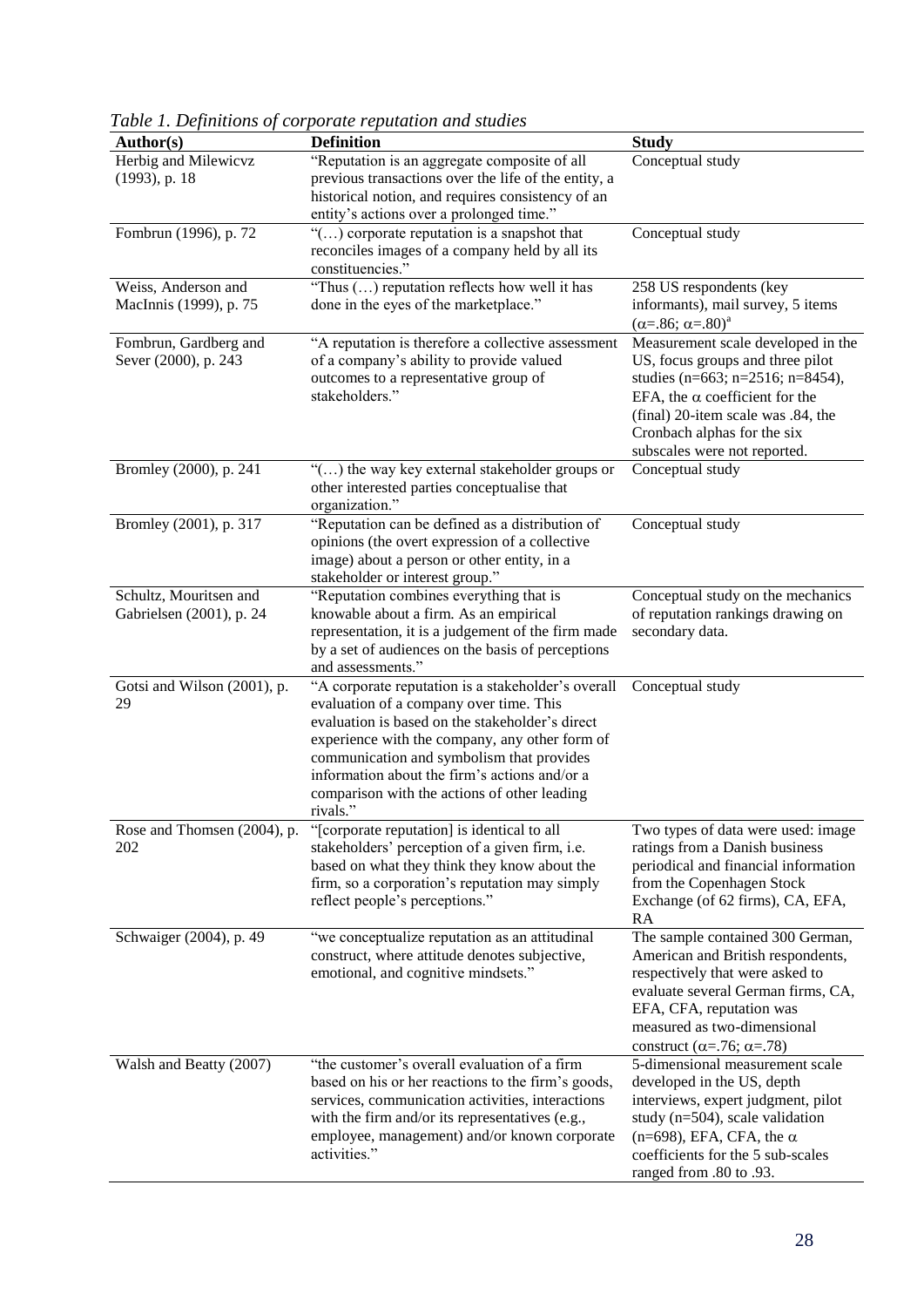| <b>Author(s)</b> | <b>Definition</b>                                                                                            | Study                                                                                                                                           |
|------------------|--------------------------------------------------------------------------------------------------------------|-------------------------------------------------------------------------------------------------------------------------------------------------|
|                  | Note: $CA = correlation$ analysis; $CFA = confirmatory$ factor analysis; $EFA = exploratory$ factor analysis |                                                                                                                                                 |
|                  |                                                                                                              | <sup>a</sup> Weiss et al. measure two types of reputation: 1) the manufacturer's impression of how customers perceive its own reputation and 2) |

the manufacturer's impression of how customers perceive its rep's reputation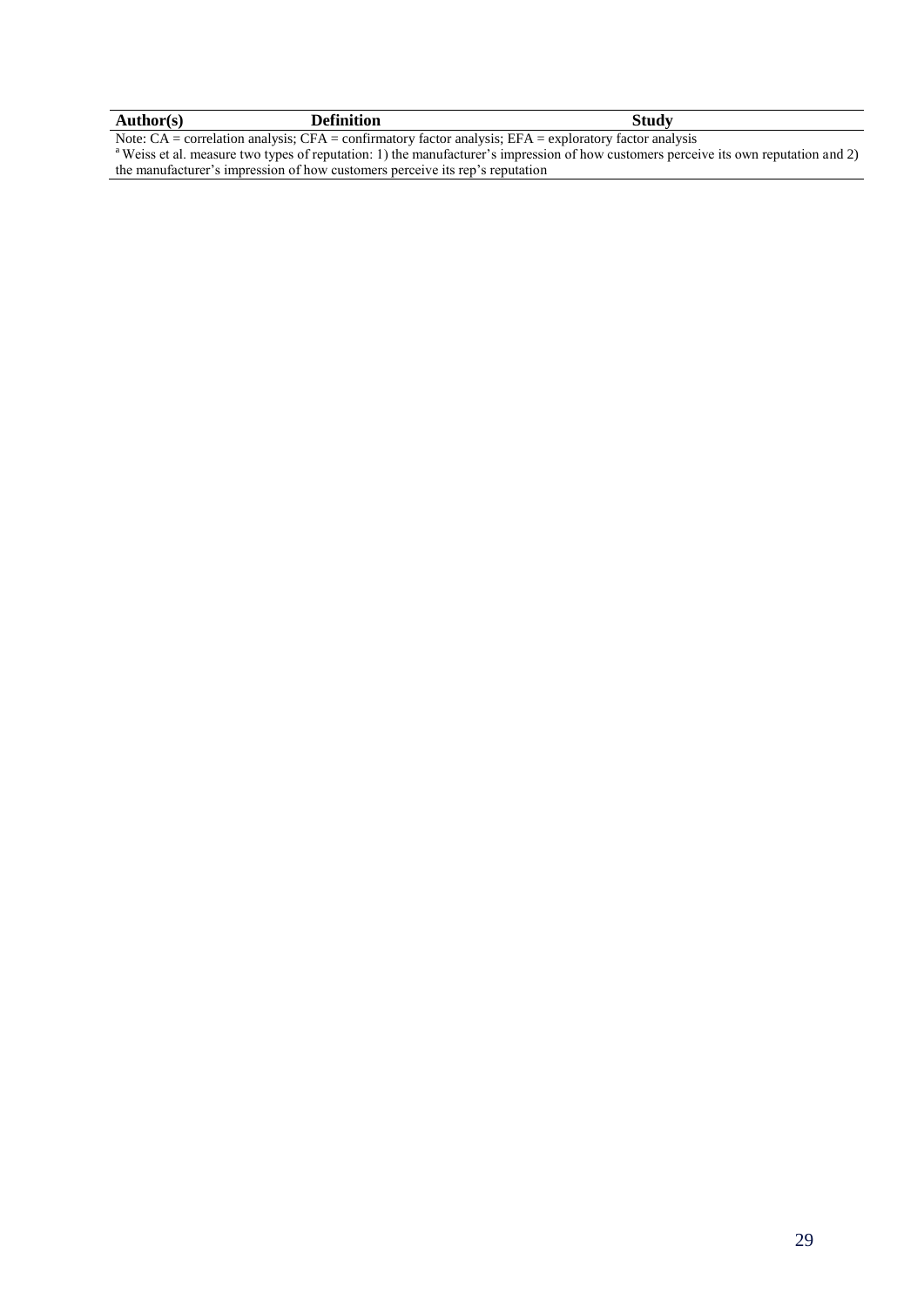| Characteristic   |                                            | Percentage |
|------------------|--------------------------------------------|------------|
| Age              | 19-29                                      | 4.7        |
|                  | 30-39                                      | 12.6       |
|                  | 40-49                                      | 19.5       |
|                  | 50-59                                      | 15.4       |
|                  | $60+$                                      | 43.0       |
|                  | No answer                                  | 4.9        |
| Gender           | Male                                       | 71.0       |
|                  | Female                                     | 29.0       |
| <b>Education</b> | Not Graduated from School                  | 0.6        |
|                  | Lower Secondary School (Hauptschule)       | 32.3       |
|                  | Intermediate Secondary School (Realschule) | 32.0       |
|                  | Grammar School (Abitur)                    | 7.5        |
|                  | <b>University Degree</b>                   | 21.1       |
|                  | No answer                                  | 6.5        |
| Occupation       | White-collar Worker                        | 23.5       |
|                  | <b>Blue-collar Worker</b>                  | 8.7        |
|                  | Housewife/House-husband                    | 2.2        |
|                  | Student                                    | 0.8        |
|                  | Pensioner                                  | 33.0       |
|                  | Self-employed                              | 10.8       |
|                  | Civil Servant                              | 13.8       |
|                  | Unemployed                                 | 3.0        |
|                  | No answer                                  | 4.1        |

*Table 2. Sample characteristics*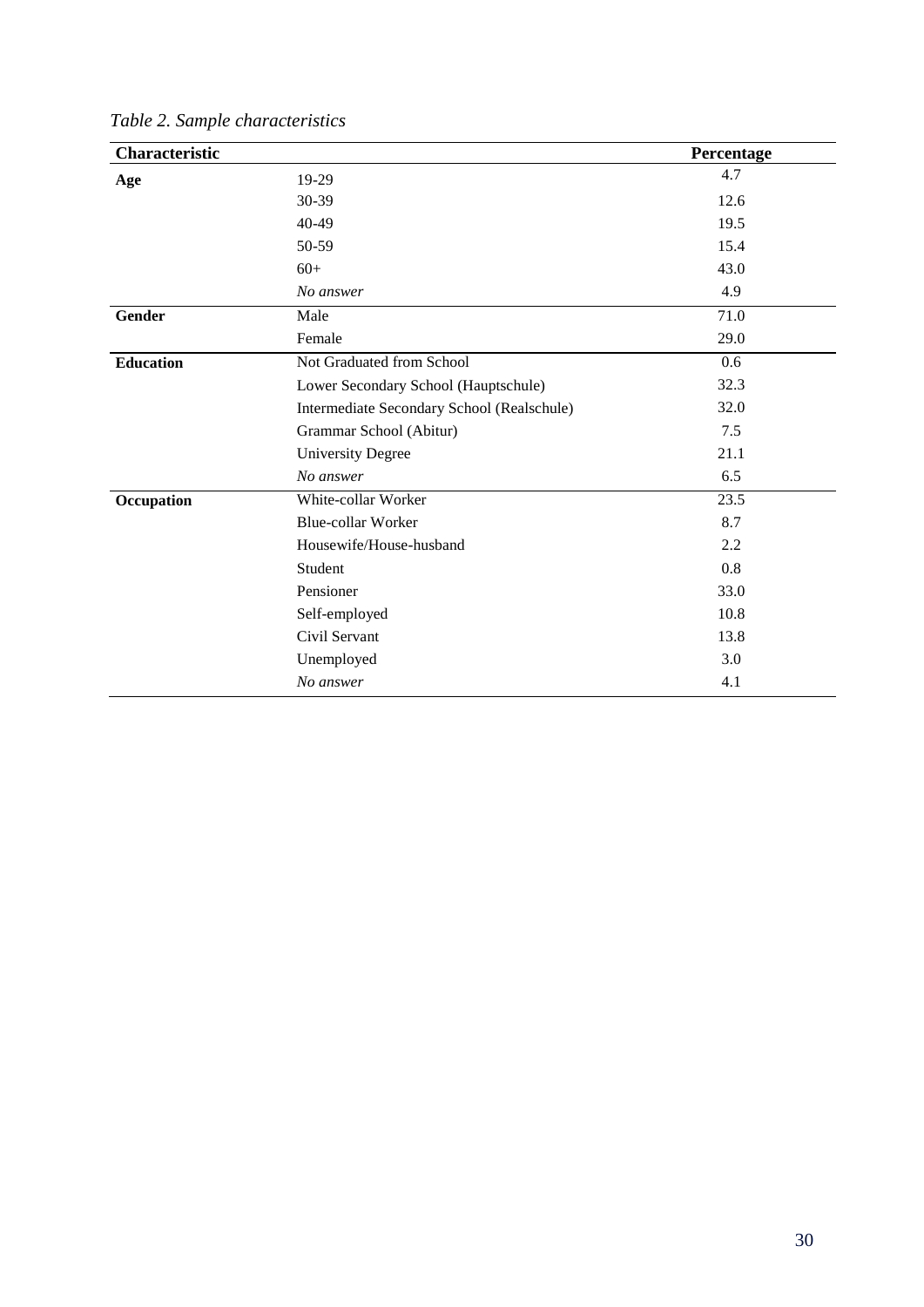Table 3. *Item wording for the customer-based corporate reputation scale*

## **Customer Orientation**  $(a = .92)$

- 1. The company treats its customers in a fair manner.
- 2. The company's employees are concerned about customer needs.
- 3. The company's employees set great store by a courteous customer treatment.
- 4. The company takes customer rights seriously.

## **Good Employer**  $(\alpha = .89)$

- 1. Looks like a good company to work for.
- 2. Looks like a company that would have good employees.
- 3. Maintains a high standard in the way it treats people.
- 4. Has excellent leadership.

## **Reliable and Financially Strong Company**  $(\alpha = .88)$

- 1. Looks like a company with strong prospects for future growth.
- 2. Recognizes and takes advantage of market opportunities.
- 3. The company is aware of its responsibility to society.

## **Product and Service Quality\***

- 1. Offers high quality products and services.
- 2. Is a strong, reliable company.

## **Social and Environmental Responsibility\***

- 1. Supports good causes.
- 2. Is an environmentally responsible company.

\*The Cronbach alpha was not calculated for these two-item dimensions.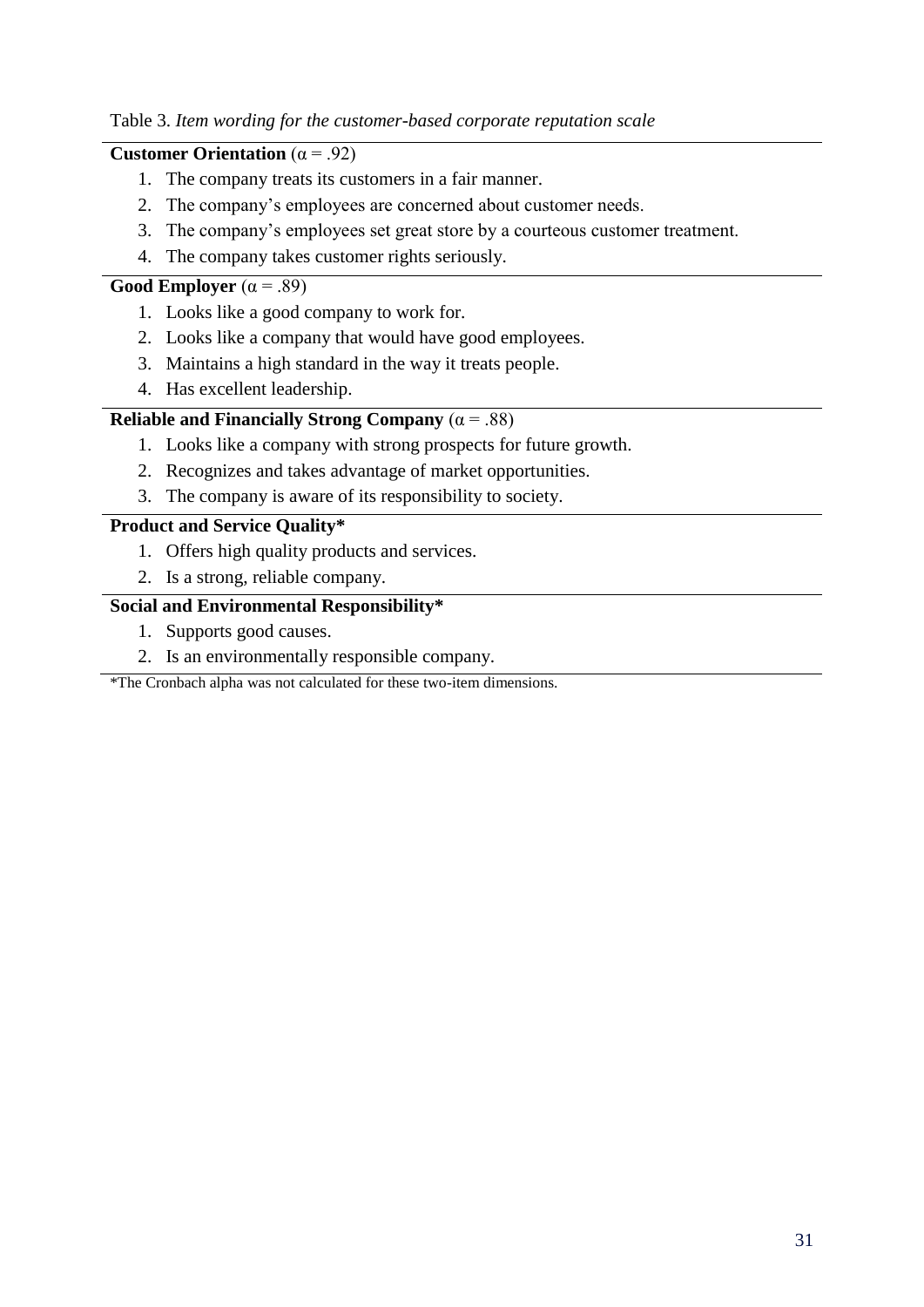Table 4*. Item wording for the antecedents and consequences of corporate reputation*

#### **Customer Satisfaction**

- 1. I am satisfied with the services the company provides to me.
- 2. The company always fulfils my expectations.
- 3. The company solves problems quickly and competently.

## **Trust**

- 1. I tend to trust the company's goods and services.
- 2. This is an honourable company.
- 3. In general, I trust the company's employees that sell something to me.
- 4. I do know the company's prices are appropriate.

#### **Loyalty**

- 1. The prospect of lower prices would make me switch to another company (R)
- 2. If it were possible without a problem, I would choose another company (R)
- 3. I intend to remain the company's customer.

## **Word of mouth**

- 1. If I were asked, I would recommend becoming a customer of the company.
- 2. I would recommend this company to friends and acquaintances.

Note: (R) item is reverse-scored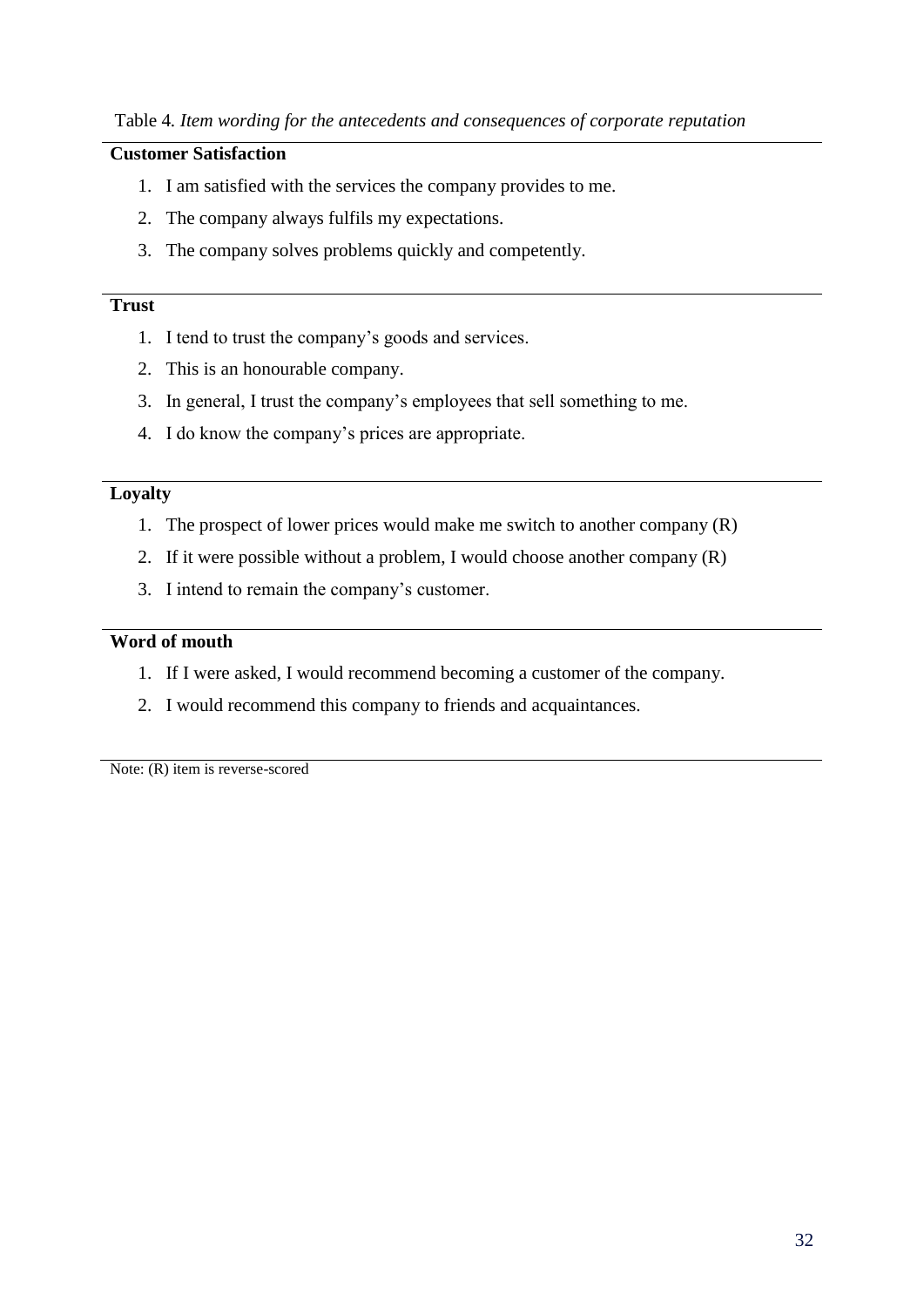| Mean (SD)  | <b>Beta</b>           | Sig.                  | <b>VIF</b>            |
|------------|-----------------------|-----------------------|-----------------------|
|            | CL / W <sub>0</sub> M | CL / W <sub>0</sub> M | CL / W <sub>0</sub> M |
| 3.42(.91)  |                       |                       |                       |
| 3.97(0.79) |                       |                       |                       |
| 3.90(.71)  | $.29**/0.38**$        | .000 / .000           | 2.55 / 2.55           |
| 3.95(.64)  | $.09 / .17**$         | .141 / .001           | 2.82 / 2.82           |
| 3.84(.70)  | $.16**/0.16**$        | .009 / .001           | 2.61 / 2.64           |
| 3.93(.88)  | $.14*/.13**$          | .011 / .001           | 1.96 / 1.94           |
| 3.76(.69)  | $-.04 / .04$          | .397 / .265           | 1.72 / 1.73           |
|            |                       |                       |                       |

Table 5. *Regression with five corporate reputation dimensions on customer loyalty and word of mouth*

*Summary Results*: Regression Summary<sub>Customer Loyalty: R = .567; R<sup>2</sup> = .322; Adjusted R<sup>2</sup> = .315; Std. Error of estimate = .750</sub> Regression Summary<sub>Word of mouth</sub>:  $R = .764$ ;  $R^2 = .584$ ; Adjusted  $R^2 = .579$ ; Std. Error of estimate = .514

Note: VIF = Variance Inflation Factor; \*\**p*<0.01; \**p*<0.05